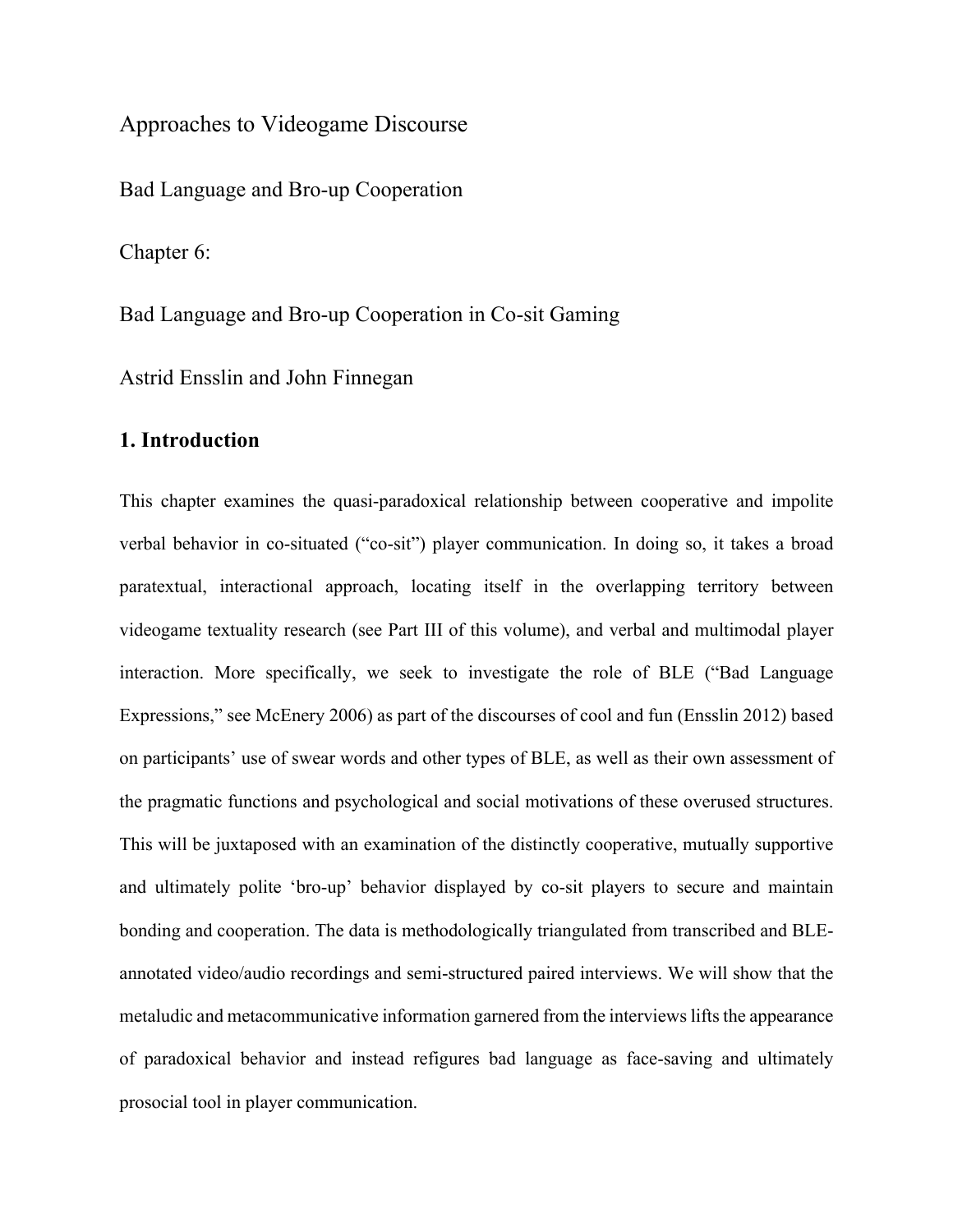# **2. Co-sit interaction as paratext**

Research into videogame paratexts has proliferated in the past five years or so, triggered partly by Mia Consalvo's seminal book, *Cheating: Gaining Advantage in Videogames* (2009), which first considered paratextual media (industries) such as game magazines, guides and walkthroughs, and how they blur the boundaries between game world and player world. Paratexts, according to Genette (1991), are "verbal and other productions" "beyond the naked state" of the text (Genette 1991: 261). Elements like the author's name, preface, illustrations, blurbs, interviews and reviews, "surround or extend" (Genette 1991: 261) the core text of a book, which was Genette's medial focus. Clearly, however, no matter the medium, in contemporary participatory, fan culture, the text itself becomes the material starting point for multi-layered user interactions and communications, from debates in online discussion fora to cosplay (costume play) conventions and oral after-school chit-chat. It may thus be argued that, without the paratext, the text itself cannot come into being and that, in modern transmedia, "we can only approach texts *through* paratexts" (Gray 2010: 25). Games are an extreme case in point as their narratives are emergent and experiential (Aylett 1999, Jenkins 2004) and do not come into being without the player's "autotelic enactment" (Ryan 2004: 348), i.e. their self-motivated decision making and interactions in the game world. Thus, paratexts like walkthroughs, after-action reports and let's plays are discursive manifestations of individualized player experiences that generate and simultaneously individualize players' experiences of the "orthogame" (Carter et al. 2012) itself. Souvik Mukherjee (2015: 106) goes as far as to argue that, "to construct any textuality for the videogame, the paratextual needs to be considered first".

In this chapter we propose to take videogame paratextuality one decisive step further and argue that unplanned, spontaneous player communication during physically co-located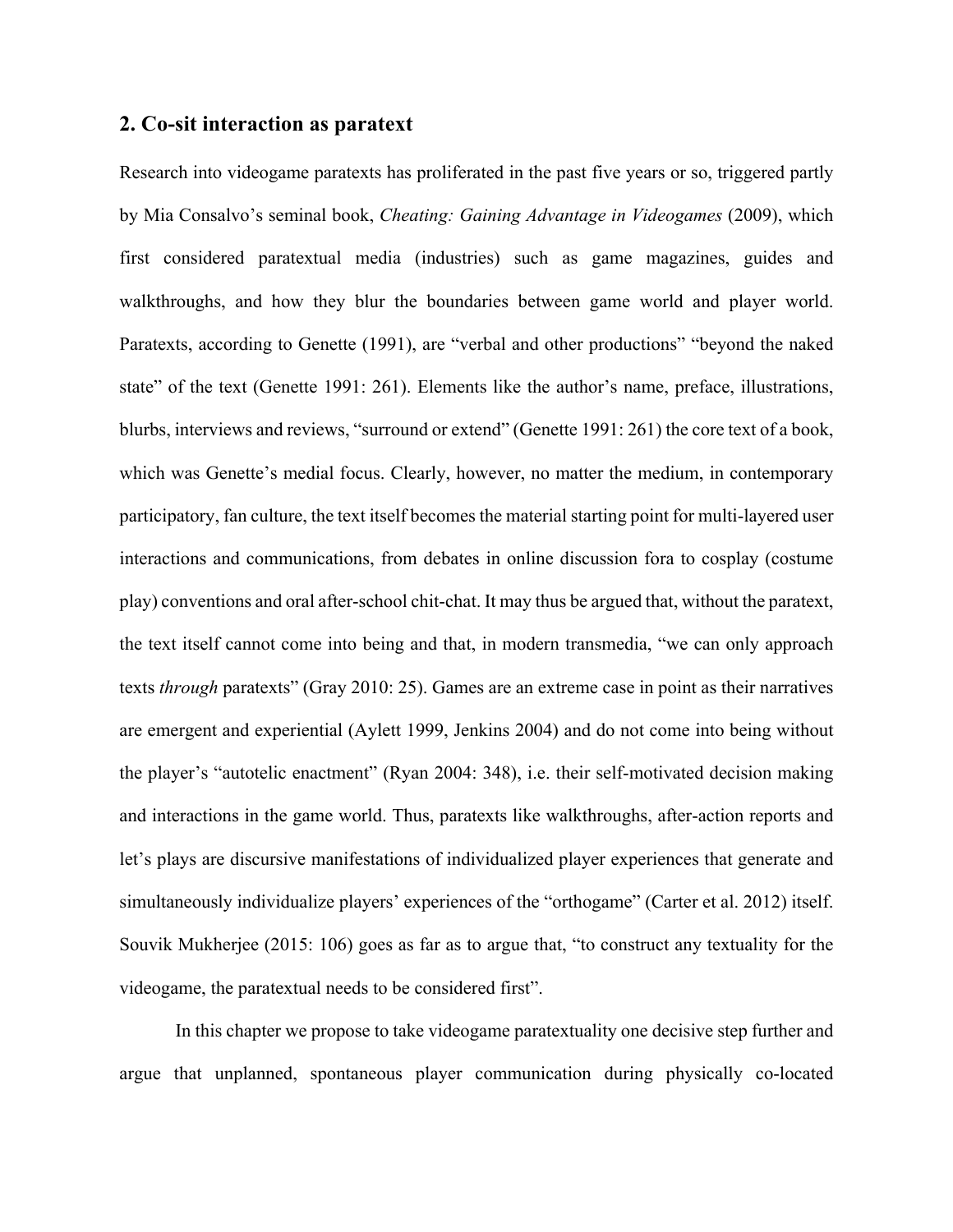gameplay, which we call co-situated (or "co-sit") player interaction, is a form of paratext as well, comparable in its immediacy and meaning-making negotiations for instance to the conversations between a parent and a child during a joint reading session. Indeed, co-sit gaming might be seen as one of the most intrinsic forms of metaludic communication as it happens in direct response to on-screen action and reflects the experiential aspects of videogames' mechanics and narrativity with a maximum degree of immediacy and emotional rigor.

Co-sit interaction can be differentiated from other, seemingly spontaneously occurring oral videogame paratexts such as let's plays. Both genres emerge synchronously during gameplay, and although let's plays do occasionally feature more than one player, they are essentially videos posted on channels like *YouTube*, while co-sits are essentially private gaming sessions and not primarily intended for publication. Surely, some players record their co-sit play and put it on the PlayStation network for example, but compared to performance-oriented and often (partly) scripted and rehearsed let's plays, co-sits tend to be unplanned and primarily socially rather than public-performance or even – in the case of professional *YouTube* channels – commercially oriented let's plays. Let's plays are also conceptually monologic, with (typically) one player commenting on their gameplay, whereas co-sits are conceptually dialogic, in response to screen action, bringing relationships between players to the fore. In other words, let's plays and other forms of public metagame paratexts are essentially performative in function, addressed to an audience of fans, followers, or followers-to-be, and the conative nature of let's plays is a lot more pronounced than the more competitive, inward-looking, interactional intent behind cosits.

#### **3. Subverting the discourse of power**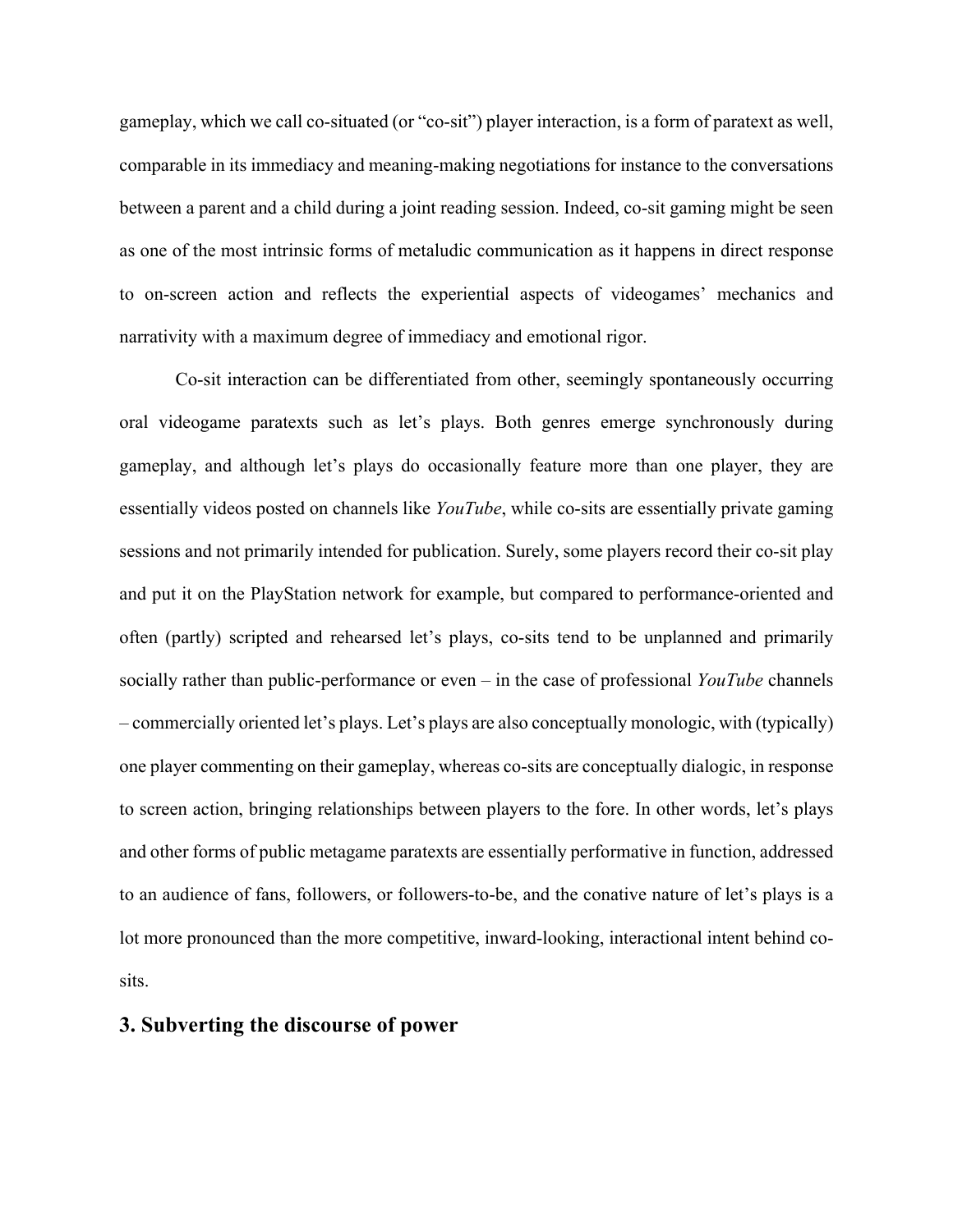Johan Huizinga's (1950) concept of the magic circle has been widely debated and partly subverted by contemporary ludologists (e.g. Consalvo 2009). It describes play in terms of being in "a temporary world within the ordinary one" (Dippel and Fizek 2016: 1), a world that we enter when we embark on gameplay and that makes us feel immersed and separated from the actual world. The magic circle allows or even forces players to adopt what Bernard Suits (2005) has called a lusory attitude, a psychological state that makes players accept and embrace the rules of the game they are engaged in, including its embedded values and ethical implications, no matter how unethical those rules and conditions may be outside the magic circle. What this implies is that, while in the magic circle, players dispense with many of their actual-world rules and values and replace them with alternative value and rule sets.

Player groups conjoin the idea of lusory attitude with that of community of practice, which, according to cognitive anthropologists Jean Lave and Etienne Wenger (1991), refers to a group of people who share an interest, a craft, and/or a profession. The group can evolve naturally because of its members' common interest in a particular domain or area, or it can be created specifically with the goal of gaining knowledge related to their field. Importantly, these shared practices involve various social actions, including specific linguistic and communicative practices. Furthermore, the tacit knowledge shared by members of a specific community of practice is akin to, or contains within itself, the linguistic concept of pragmatic presupposition (Stalnaker 1974), which refers to the shared assumptions about the context in which communication takes place and about the interlocutor and their knowledge and world view. Habitual game players are fully aware of the shared world views and social practices afforded or even demanded by specific gaming situations, and while gameplay itself is understood in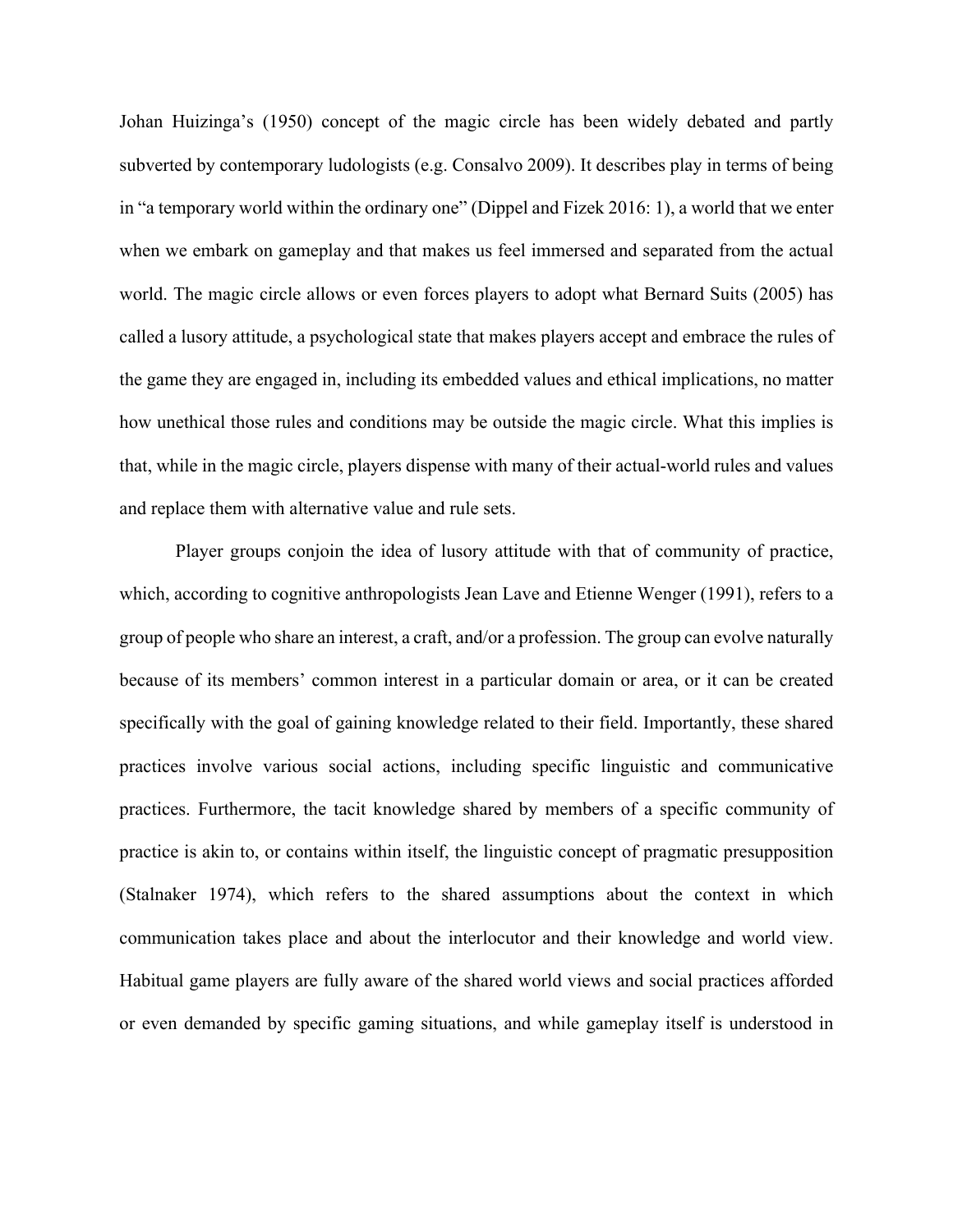terms of a general fun- and entertainment-oriented activity, player expectations and social practices can vary widely depending on the game genre or even the game itself.

Previous work by Ensslin (2012) on player discourses has documented the frequent use of swearing and other types of strong language, which reflects highly specific social contexts and communicative embeddings. In *Swearing in English*, Tony McEnery (2006) argues that swearing subverts the discourse of power, a purist language ideology pursued by powerful social groups, who have the cultural capital (Bourdieu 1984) to determine what is appropriate language use for any given situational context. The discourse of power works hegemonically, i.e. it is reconfirmed and perpetuated by anybody following and adapting to it. We would argue that this is exactly what most gamers refuse to do: they subvert the discourse of power (in the sense of privileged, elitist social codes) by communicating in ways that are not considered "refined," that are regularly censored in pre-watershed public broadcasting, and typically scolded by powerful stakeholders such as parents, teachers, and politicians in the media.

Subverting the discourse of power happens at many levels of metaludic communication and player culture more generally:

player behaviors can often resist or even challenge the underlying social order [imposed by rules and subscribed by players to be able to play the game in the first place]. This includes technically specialized interventions, such as hacking and modding, as well as widespread player practices such as cheating, technological appropriations, subversive readings, interpersonal relationships, and the production of unofficial game "paratexts" (such as fan fiction, walkthroughs, etc.). (Grimes and Feenberg 2009: 108)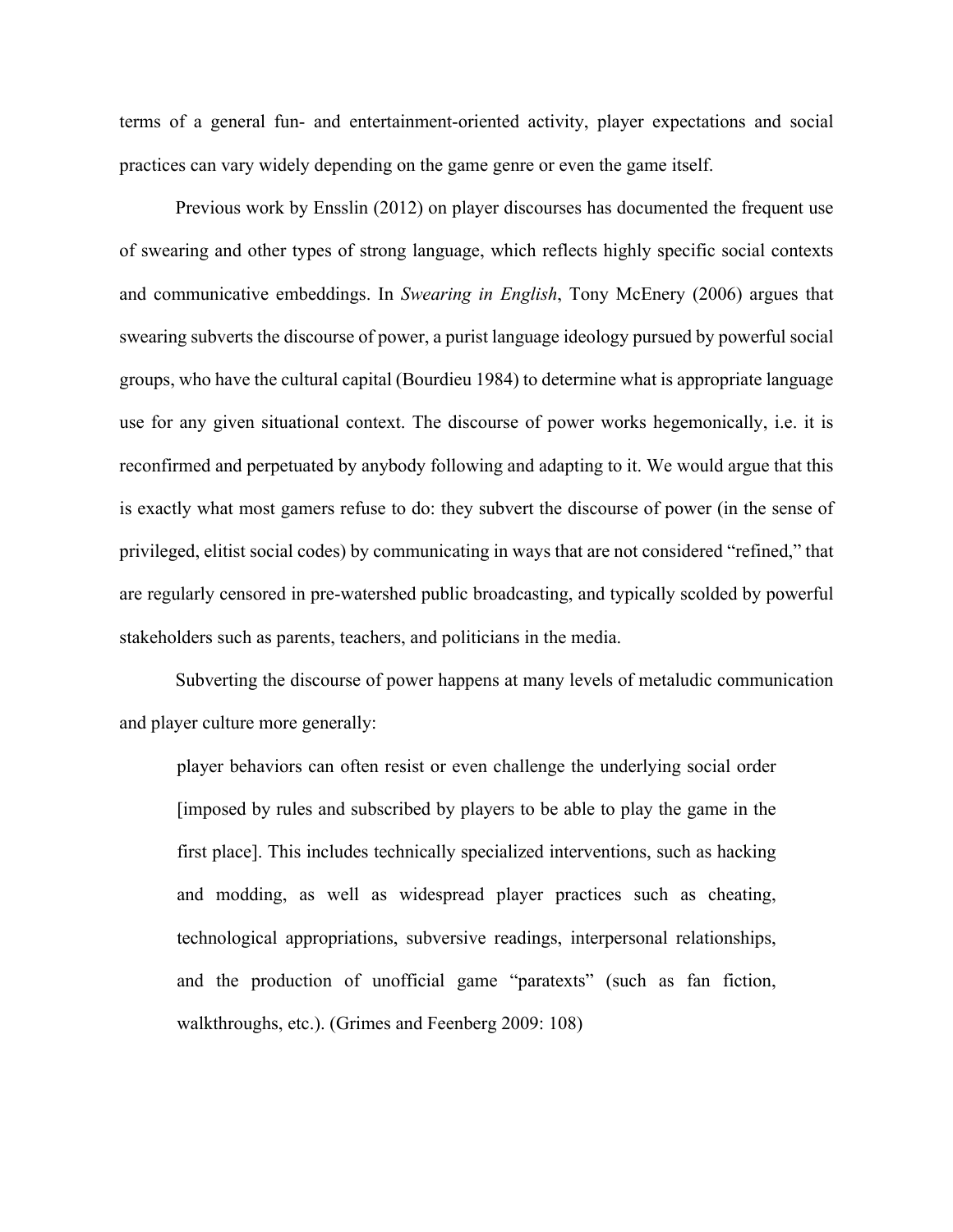Interestingly, however, as our ensuing data analysis will demonstrate, what may *prima facie* and plausibly be seen as subversive behavior is not necessarily understood as such by players themselves – at least not in their conscious, explicitly rendered perceptions.

#### **4. Player discourses**

In *The Language of Gaming*, Ensslin (2012) outlines three dominant player discourses that can be found across videogame paratexts: the Discourse of Fun, the Discourse of Cool and the Discourse of Appreciation. All three can be viewed under the broad umbrella of affective discourse because they all express emotions in more or less explicit ways: fun is inherent in the experience of play, although, of course, the game itself does not necessarily have to be funny or even evoking positive feelings (think of horror games); cool is a concept that paradoxically and effectively blends detachment and engagement, and appreciation involves evaluative discourses relating to game ratings and other forms of quality assessment.

In this chapter we align players' use of so-called Bad Language Expressions ("BLE," adapted from McEnery's more restrictive term, "*Bad Language Words*," 2006) with the Discourses of Fun ("DoF") and Cool ("DoC") in particular. The DoF reflects players' extreme emotional investment in the games they play and the activities they perform in and around gameplay. This emotional investment, combined with a strong dedication to ritualized performance, typically manifests in the form of a vast diversity of expressive interjections, including response cries (Conway 2013; Goffman 1981) and laughter. Interjections signaling enjoyment can adopt different emotional connotations, such as malicious and/or supportive amusement, awe, shock, or bawdiness.

The DoC is slightly more elusive and challenging to capture, but it generally revolves around the paradox of detached engagement: on the one hand cool is about projected emotional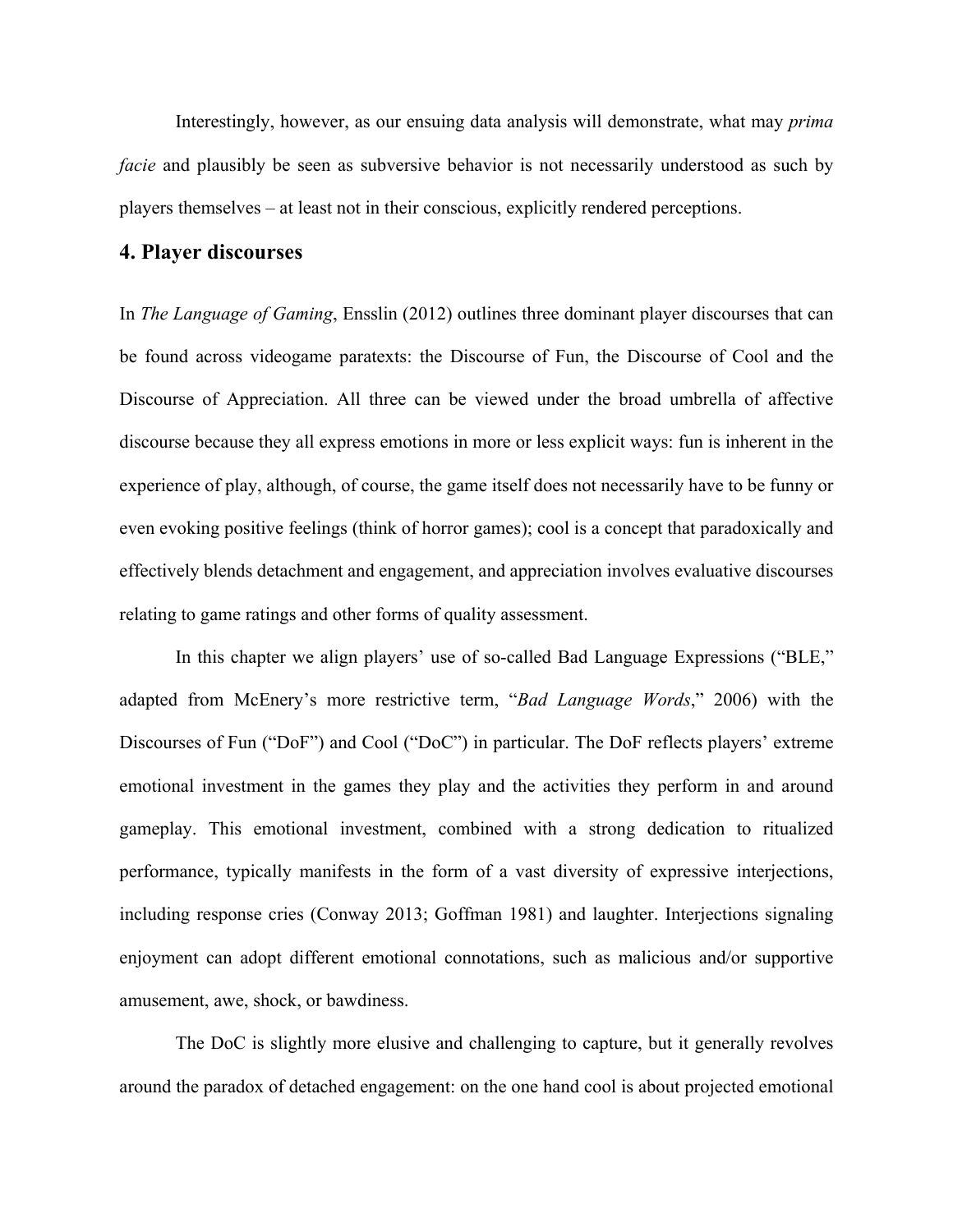detachment whilst on the other it is about the performance of playing along as a mode of social engagement and emotional bonding. "Cool both enables and prevents relationships developing" (Nicholson and Hoye 2008: 28), and it is exactly this paradoxical tension that makes it so socially attractive. Put differently, cool detachment serves the purpose of trying to fit in and being accepted by others through respect rather than overt expressions of personal interest or emotional engagement. Cool assumes a sense of propriety, which involves knowing just how close one needs to get in order to both respect and gain respect from the other. The ideal cool distance cannot be guaranteed in advance, but it needs to be neither too far, nor too close, ensuring the other's retention of effort in the relationship as well as the potential benefits of what a good relationship with the other can offer (Blackshaw and Long 2005: 253). In player discourse, then, the DoC marks the playful interception between social and antisocial communication, such as mock bravado and instances of clipped lexis and very short, staccato syntax in players' turntaking, as well as an overuse of expletives and other forms of BLE.

#### **5. Methodology**

This particular study was motivated by the anecdotal observation that swearing in videogame paratexts, and especially spoken paratexts, is abundant. Our aim was therefore to find out more about (1) the actual patterns of BL use in player communication and, more specifically, spoken, synchronous turn-taking during co-sit play, and (2) how players themselves explain their linguistic behavior and, specifically, their motivations for using BL, following an actual co-sit session. For the first goal, we first defined a BLE tagset for corpus annotation, based on McEnery's (2006: 25; see also McEnery et al. 2006: 264) categories of "Bad Language Words" (BLW). McEnery distinguishes between actual expletives, or swear words related to sex, defecation, and other body parts and fluids generally known to trigger revulsion (FUCK, PISS,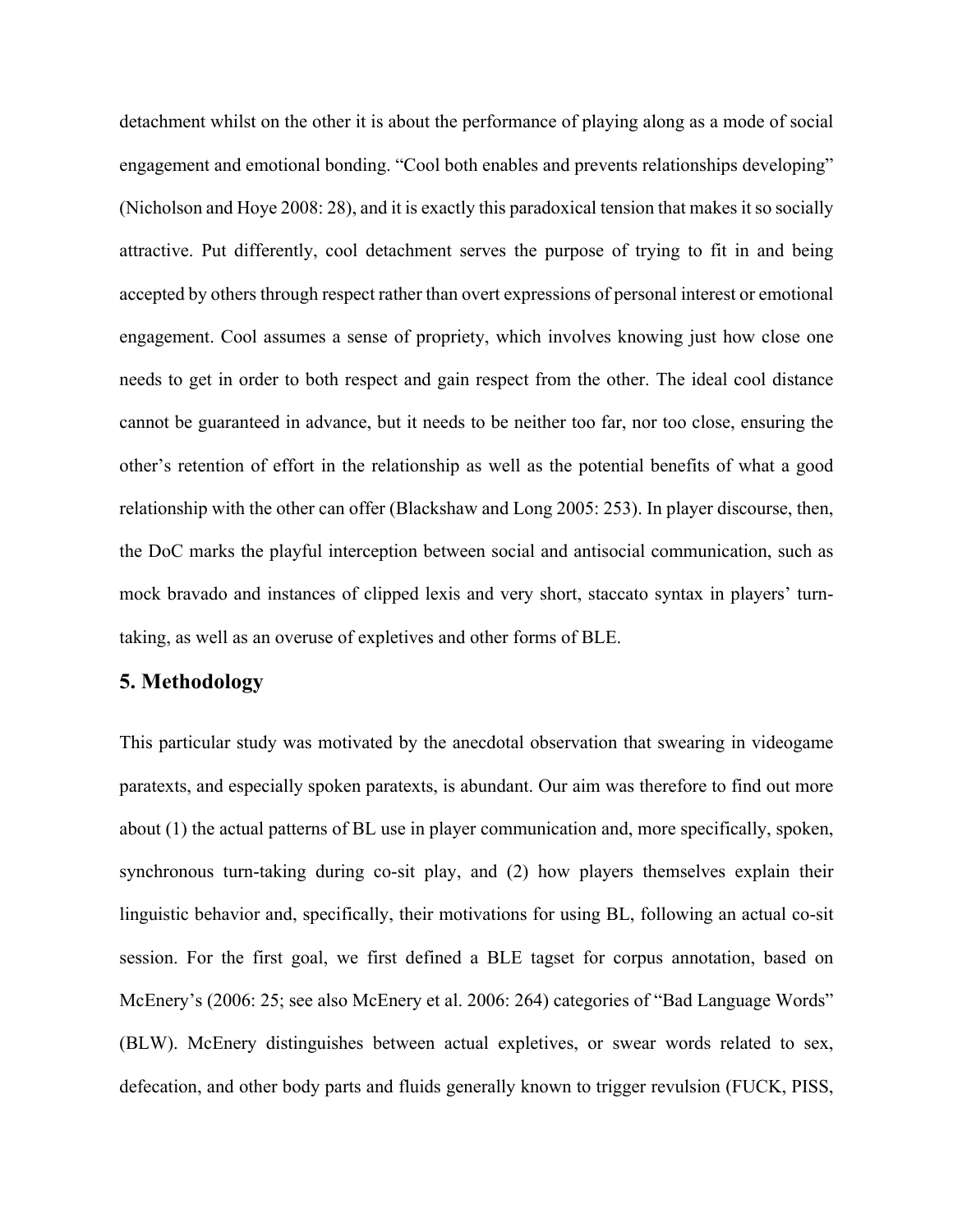SHIT, CUNT, BLOODY), animal terms of abuse (PIG, COW, BITCH, ASS), sexist terms of abuse (BITCH, WHORE, SLUT), intellect-based (IDIOT, PRAT, IMBECILE, DORK), racist (PAKI, NIGGER, CHINK), religious (JESUS, GOD, HEAVEN, HELL, DAMN, HOLY) and homophobic (QUEER, FAG, POOF, DYKE) terms of abuse. There is a certain degree of overlap in some terms of abuse (e.g. BITCH and COW are both sexist and animal-related), and they often combine into expressions like HOLY SHIT.

Data collection took place in summer 2015 and resulted in a corpus of four thirty-minute video- and sound-recorded co-sit gaming sessions featuring undergraduate students (two per cosit session) at Bangor University, where both authors were based at the time. Six out of our eight participants were male (we did not follow a gender critical approach in this study and therefore followed a logistically feasible rather than gender-balanced recruitment strategy) and all participants were native ( $n = 7$ ) or near-native ( $n = 1$ ) speakers of British English. All participant pairs were gaming "buddies," i.e. they were habitual co-sit players and used to playing with each other. To further support their familiarity levels, they were allowed to play a game of their choice. The games they chose were *Helldivers* (Arrowhead Game Studio 2015; PS4 version; P1/P2), *Streetfighter X Tekken* (Capcom 2012; Windows with Fightstick; P3/P4), *Halo 4* (343 Industries; Xbox 360; P5/P6), and *Yoshi's Woolly World* (Good-Feel 2015; Wii U; P7/P8). Each session was immediately followed by semi-structured interviews with each co-sit pair. The corpus contains 10,287 tokens. The transcripts were analyzed as raw data and subsequently tagged in terms of BLE types as outlined above. We then analyzed the corpus data in terms of frequency lists, keywords (using the BNC Spoken as reference corpus), concordances and keywords in context, collocations and clusters, using WordSmith 6.0. The interviews were coded for thematic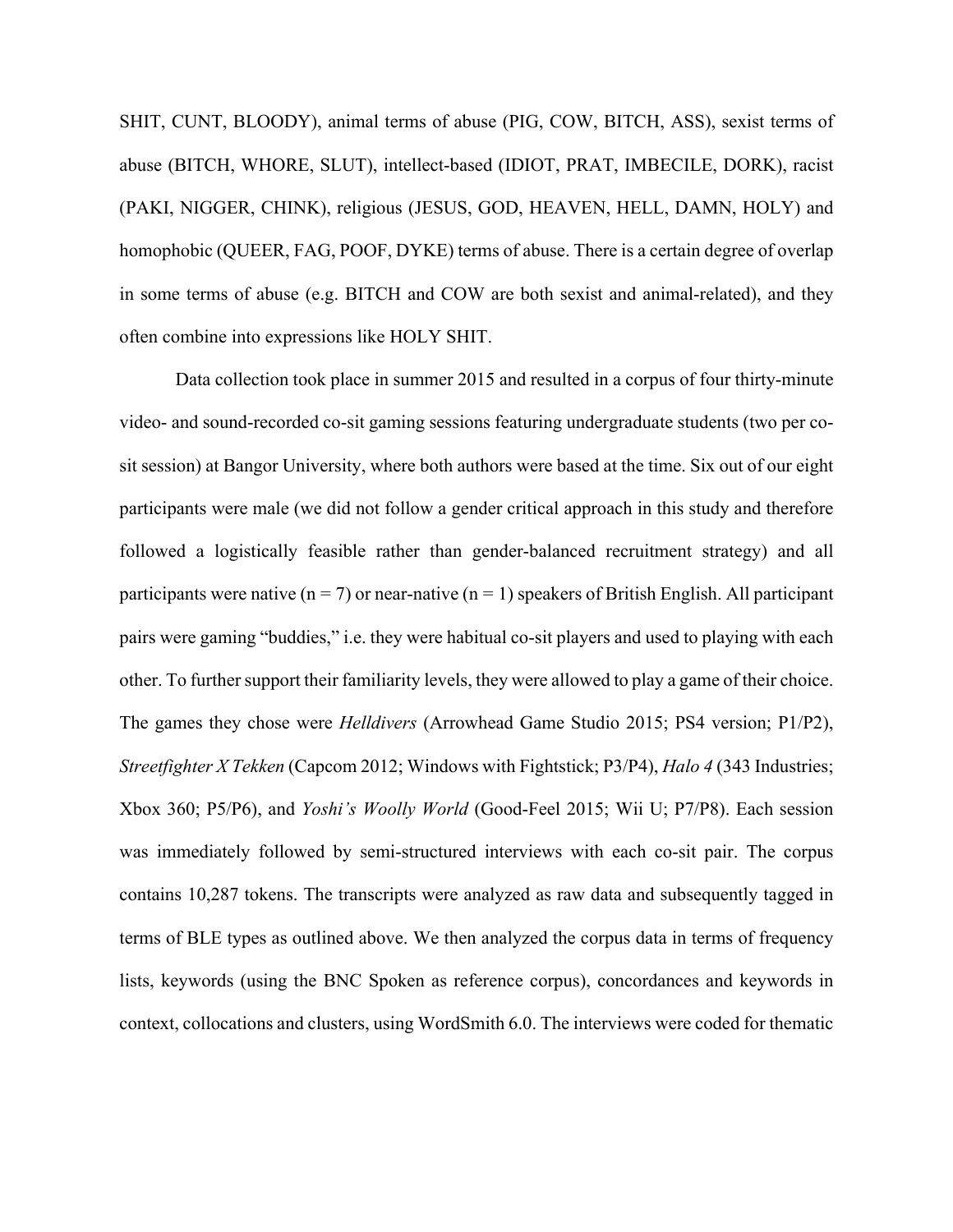nodes in NVivo 11 with a view to distilling some grounded theory relating to habits and motivations for bad language.

### **6. Data and findings**

#### **6.1 Corpus analysis**

A look at the keyword lists of the co-sit transcripts strongly suggests overuse of the expletives SHIT (0.21%, keyness = 101.06; used particularly often in the phrases OH SHIT and ARR SHIT, and directly collocated by religious BLEs such as OH GOD – see below), CRAP (0.12%, keyness = 77.01), and FUCK  $(0.07\%$ , keyness = 24.37, also used as prepositional verb, FUCK OFF, and in the formulaic verb-complement phrase, FUCK ME) – and these values only reflect the represented core forms themselves, excluding derivatives such as CRAPPY (used for example in CRAPPY LITTLE ELF). Also frequent were religious BLE's (GOD, 0.45%; keyness = 557.12; used specifically in OH MY GOD and OH GOD and in combination with expletive BLEs – see above).

Overall, the distribution of BLEs across the thus annotated corpus is shown in figure 6.1, and their normalized frequencies in table 6.1. The vast majority of BLEs in the corpus are religious terms of abuse and actual expletives, and there is a small percentage of animal, intellectbased and sexist terms of abuse. Racist and homophobic BLEs are not represented in the current dataset.

(Insert fig. 6.1 here)

In addition to overusing<sup>1</sup> certain BLE categories, however, players also overused certain terms of endearment and politeness, such as THANKS (0.15%, keyness = 58.52) and SORRY  $(0.35\%$ , keyness = 70.06). A closer look at the concordance of THANKS reveals that it is often used cynically, as in THANKS, MATE or THANKS FOR THE REASSURANCE. The cynical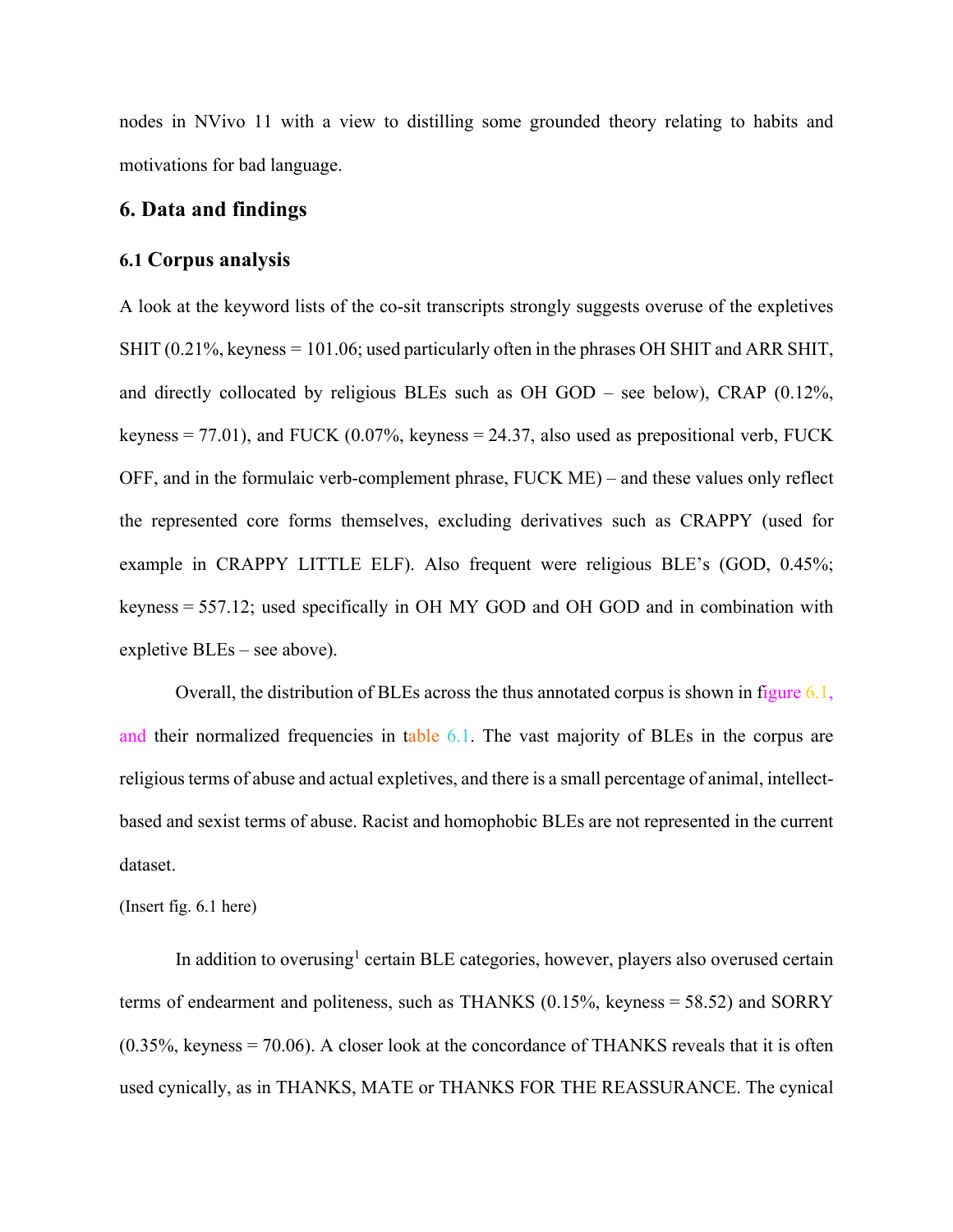reading of these phrases is reconfirmed by a multimodal analysis of the audiovisual data recordings, which took into account intonation and body language. Terms of gratitude were often used ironically with the intention to tease the other player about their antisocial behavior in the game, for example, or about an error they had just made via their player-character that had harmed either the speaker's player-character or both player-characters. Terms of apology, on the other hand, were commonly used sincerely, typically to exculpate the speaker from making a perceptually grave blunder (e.g. "Aww gosh, I'm really sorry. That was my fault there.") In turn, the player at whom the apology was directed would often respond with phrases containing another overused lemma, FINE, as in "No, hum, it's fine. You carry on." Further reconfirming polite interaction is the fact that FINE was used more generally in utterances signaling mutual reassurance ("It's fine. You can do this" or "Are you all fine there?").

The above observation underlines previous findings made by Ensslin (2012) suggesting a mixture of emotional detachment and engagement, which is characteristic of the Discourse of Cool. Unsurprisingly, COOL itself was overused by participants  $(0.08\%$ , keyness = 44.78), which is partly due to it frequently occurring in reduplicative clusters (COOL, COOL!). Examining the actual uses of COOL allows a more complex picture. In the following passage, the speaker's emotions in response to on-screen action switch rapidly between controlled "cool" to a panicky expletive, reflecting the realization that death was imminent for a split second. The end of the passage ("Right, okay") echoes the restoration of the speaker's self-control, or at least a level of acceptance that marks willingness and ability to move ahead in the game. This restoration of self-control can be understood in the context of aiming to keep one's "cool" in the game and its metaludic discourse, and thus to maintain positive rapport between the players.

*P2 Cool. Oh shit, I almost got lazered by you then. Right, okay.*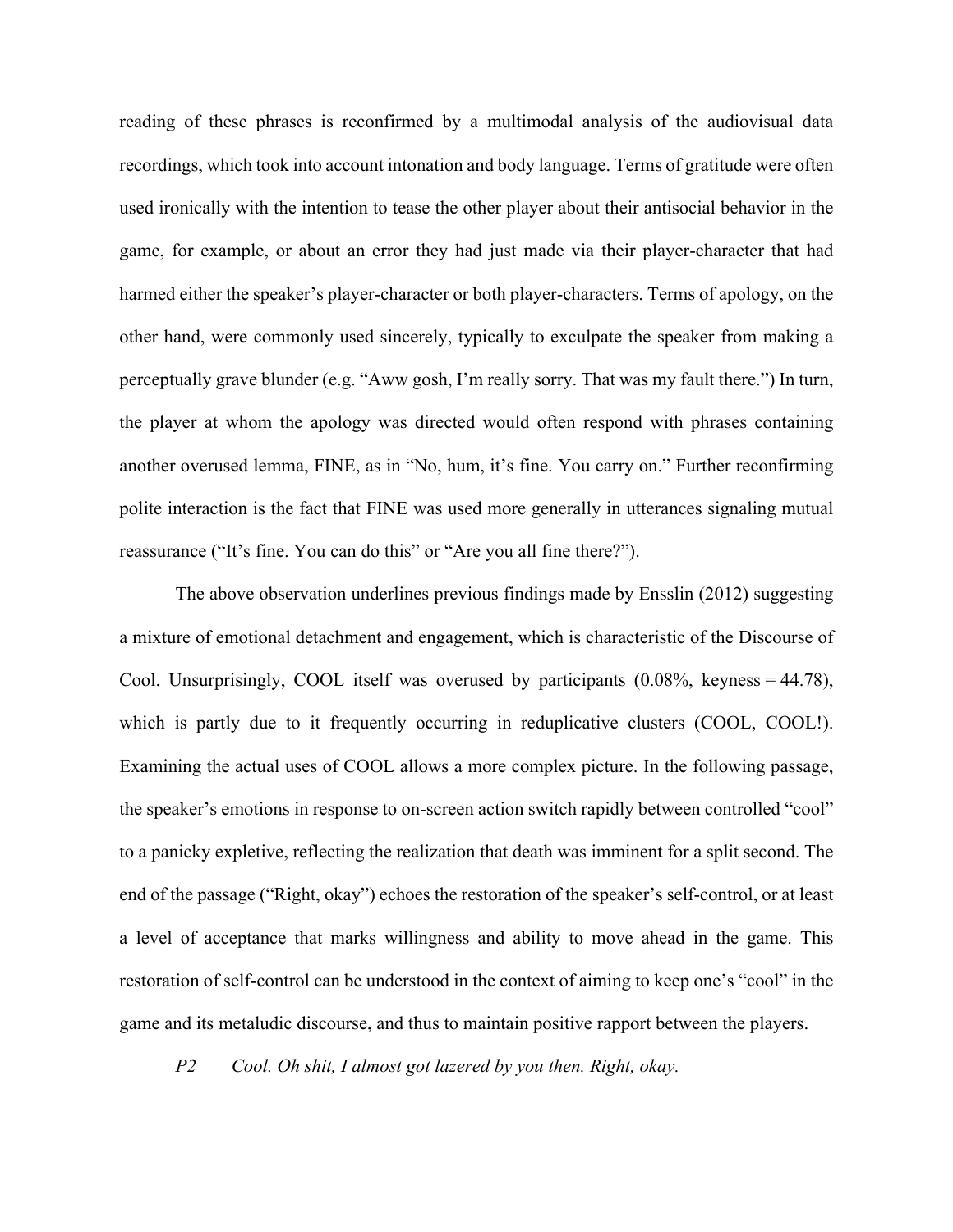The following exchange between P1 and P2 sees P2 announcing a rather inglorious yet somewhat gentlemanly choice of weapon, compared to the high-tech armor typically used in the *Helldivers* universe. The detached way in which P2 talks about how he will kill the final enemies without seemingly having to fear counterstrike or self-destruction is reflected in P1's question referring to P2's detached engagement in the termination process, and P2's ensuing unambiguously affirmative answer, "Yeah".

- *P2 I'm gonna end this mission with a pistol.*
- *P1 Wow. Don't you feel cool? <giggles>*
- *P2 Yeah.*

### **6.2 Interviews**

To gain a more profound understanding of participants' motivation for overusing BLEs, we conducted semi-structured interviews following their co-sit sessions. They were asked more generally about their linguistic habits during gameplay and particularly about how they accounted for the strong presence of bad language and expletives in particular in player discourse. One question related to McEnery's (2006) argument linking swearing to subversive behavior specifically asked them actually about subversive behavior, which none of them seemed to agree with, at least not in the sense of being the main motivation behind swearing in player discourse.2 Instead, they explained their BLE motivations and behavior in terms of the following hierarchical list:

(1) *Immersion, spontaneity, control*: participants explained that their strong levels of immersion in a game took away any linguistic inhibitions by which they would be impacted in other situations of everyday life;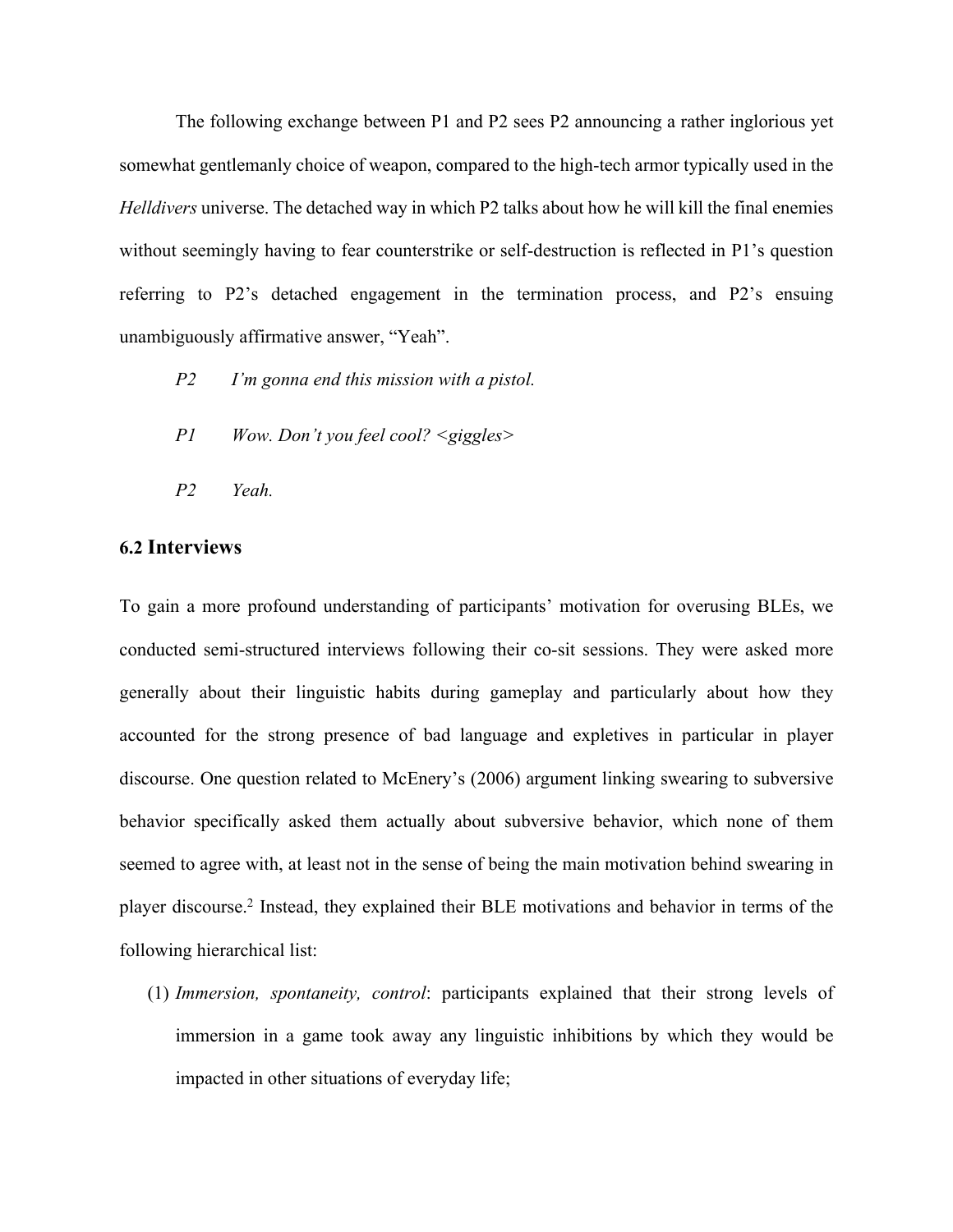- (2) *Strong feelings*, including frustration, anger, fear, freedom, emotional investedness in serious play, self-expectations and ambitions;
- (3) *Communities of practice* and their imposition of copycat behavior and social norms, which cause players to apply certain medium- and context-specific social and linguistic behaviors as part of individual personality management;
- (4) *Metacommunication* (Bateson 1972) commanding players to exhibit certain degrees of fake emotions, irony, and sarcasm;
- (5) *Taboo removal*, specifically in relation and opposition to norms followed and imposed by older generations and culture-specific norms;
- (6) *Player, platform and game specificity*, i.e. specific linguistic choices such as the amount and selection of BLE is contingent on co-player, platform, or even the game itself.
- (7) *Behavior linked to online culture*, which tends to give players a sense of safety and privacy regarding their social and linguistic behavior but also generates the need to express feelings more strongly through verbal means than in face-to-face communication.

Blending motivations (1) and (2), one participant pair described the immersion-related removal of inhibition in very material terms, as a profanity filter that evaporates in an emotionally heightened, immersive state (Pn refers to participant number 1–8; R refers to the interviewing researcher; // marks partial overlap with next speaker's turn; <.> marks one-second pause; <..> marks pause of two to three seconds<sup>3</sup>):

- *P1: …you get so immersed*
- *P2: Yeah you get kind of immersed*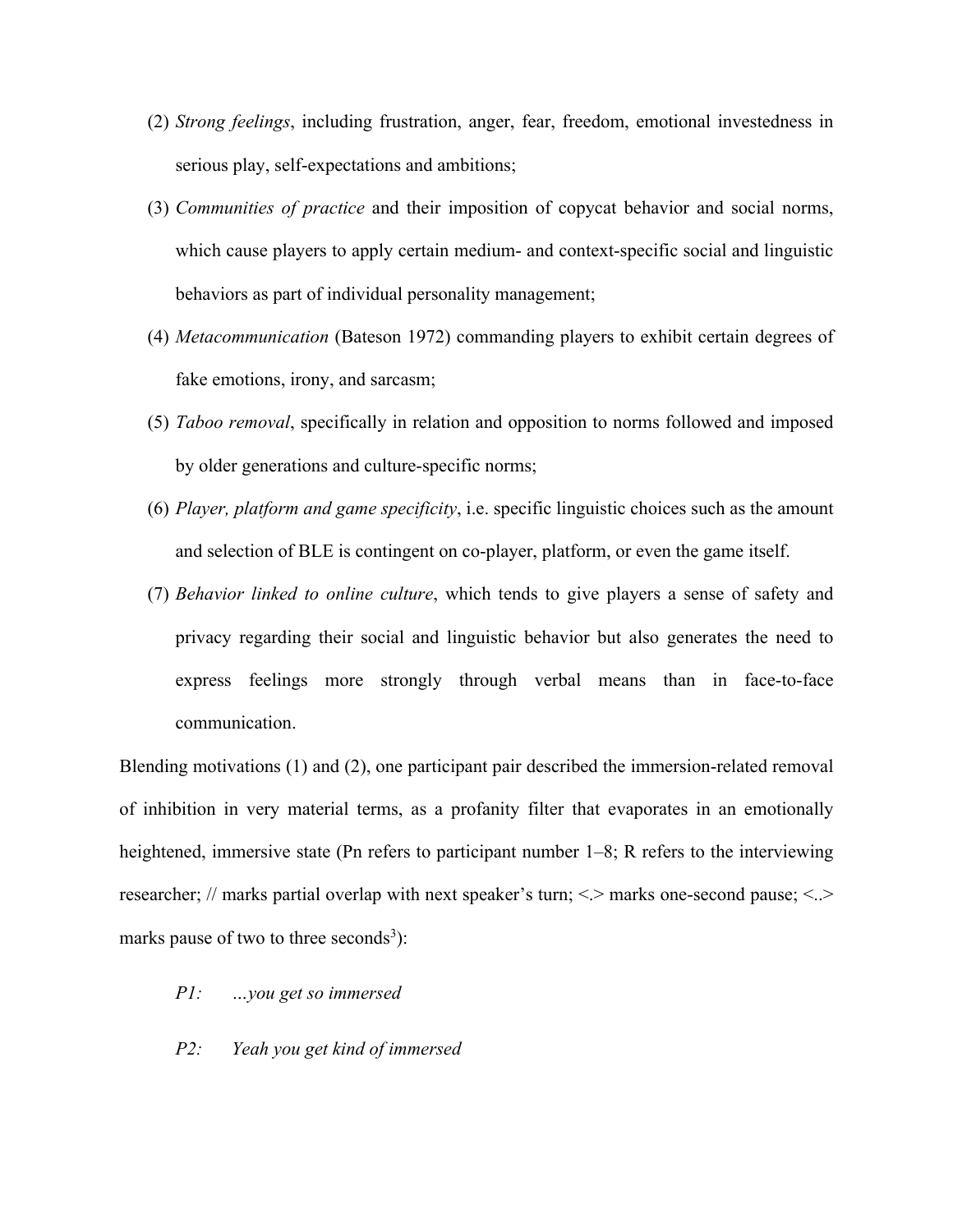*P1: Because it's like ah, shit, if we die we've failed//*

- *P2: You get excited and yeah you feel like it's gonna be like a failure if you er if you mess up so <.> I don't know, you kind of just lose your filter a little bit I guess. <..> The profanity filter just sort of//*
- *P1: It evaporates <giggles>*

When referring to community of practice related behavior, another participant pair expressed themselves thus:

- *P3: But yeah, I'd say that, it's a more relaxed community.*
- *P4: Yeah.*
- *P3: Gamers in general. Er, I don't think there's so much hang-up on politeness, erm, <..> yeah like <..>*
- *P4: There's almost like a desensitization to swearing in general, like it doesn't hold the same weight, like the words don't hold the weight that they usually mean or or do with other people, I think, within the circle of people playing games.*

Thus, players' community of practice is described as less restrictive and socially rule governed than other communities surrounding P3 and P4. Furthermore, expletives seem to be so common in players' community of practice that members have become "desensitized" to the social taboos associated with them in other communities and situations of everyday life.

Participant utterances represented in the following passage relate to metacommunication in play, which refers to Bateson's (1972) observation that play behavior, and particularly playfighting, communicates its simulative nature, involving "deception, threat, and imitation"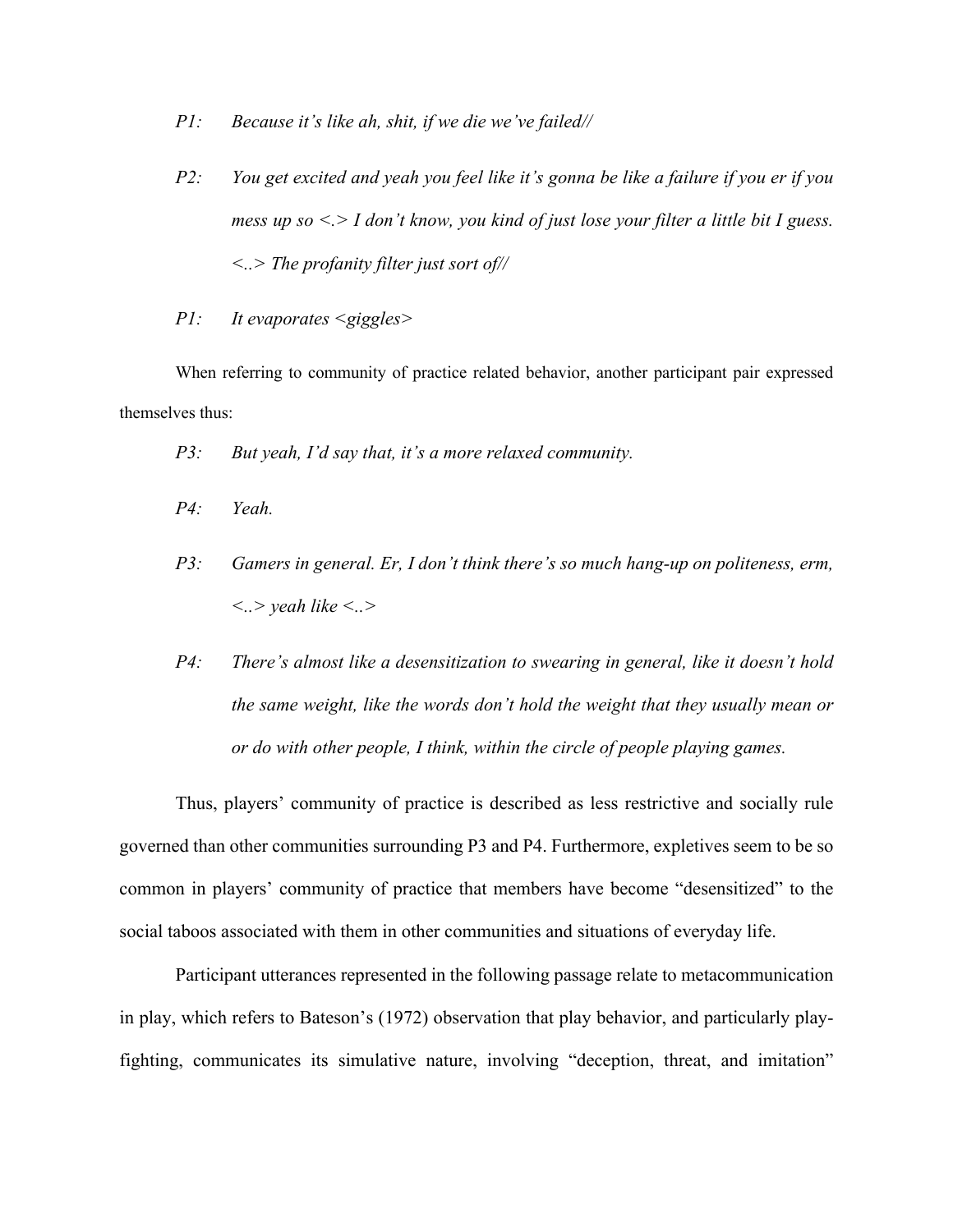(Mitchell 1991: 73). This is reflected in P1's description of trying to come to terms with frustration that, if seen rationally, may not be legitimized by the "joke" nature of the game because players are bound to "deluded" into being overly affected emotionally. In other words, rationality should tell them not to get emotionally involved in the fictional interactions represented in and by gameplay. At the same time, however, play is perceived as extremely serious and real ("the stakes are so high"), which gives rise to exclamatory expressions of frustration or anger in moments of failure, such as "arr, fuck" and other expletives:

- *P1: I think it's because in the moment, so when you mess something up, like, you can vent your frustration although you're like you're not really frustrated but you kinda like oh well first it's only a joke, isn't it, and then "arr, fuck." <last two words whispered>*
- *P2: Yeah it's sort of like obviously, ha, we're not deluded, we know it's a a game but like in your head, when you're playing, it kind of like the stakes are so high.*

Incidentally, the fact that the quoted expletives at the end of P1's turn are whispered rather than spoken at the regular volume of interaction signals that the social context of the interview is perceived as too formal to utter the expletives in the same way he would in a gaming context. This underlines the discrepancy in perceived appropriateness between both communicative situations.

The topic of taboo removal linked to generational etiquette changes and culturespecificity was mentioned in particular by participants 3 and 4 (who had been playing *Streetfighter IV*):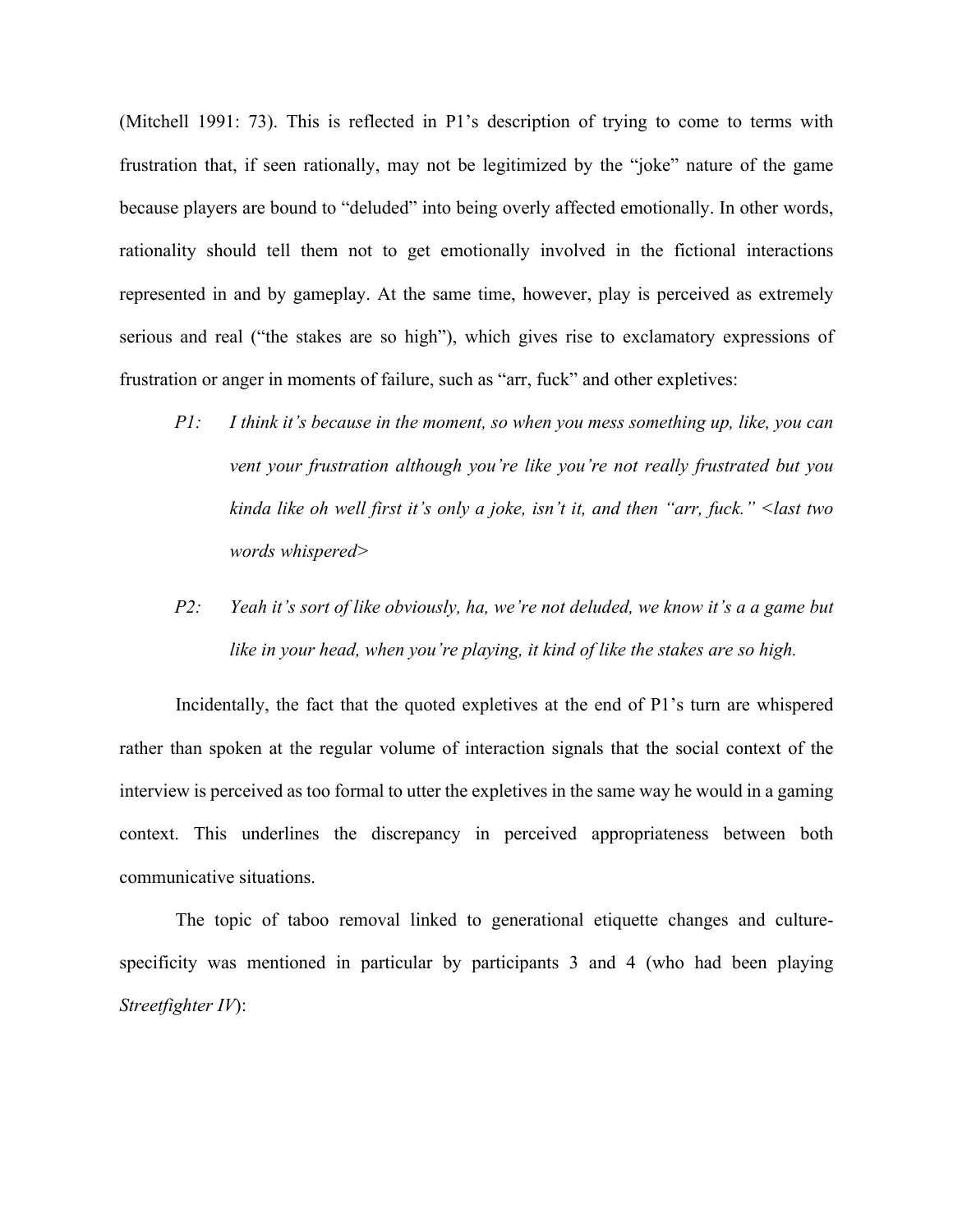- *P4 One of [the reasons] is the generation that like sort of is the main players of videogames like it's normally the younger generation, if you don't have that sort of built-in taboo reservation for swearing*
- *P3 Yeah, I think it's generational because I erm I did spend a year in France, for a year, and I found myself like learning the swearwords in that language and using them fairly frequently and then people would come up to me and say "Why do you swear so much?", and erm*
- *R What kind of people would ask you that?*
- *P3 I was at university over there.*
- *R Okay.*
- *P3 So students about the same age as me. They were just picking me up for swearing so much because I assumed they'd do it at the same frequency as people in English.*

The fact that the above passages refer to swearing in situations other than videogames provides further context for the dominance of BLE in player communication. However, the use of BLE in terms of intensity, frequency, and/or linguistic choices can also be linked to the specific game or game genre being played, the platform being used, or the types of games produced by specific companies and the designs they stand for:

- *P8 Yeah it's sort of like a control thing.*
- *R Would you say that is true, does that make sense?*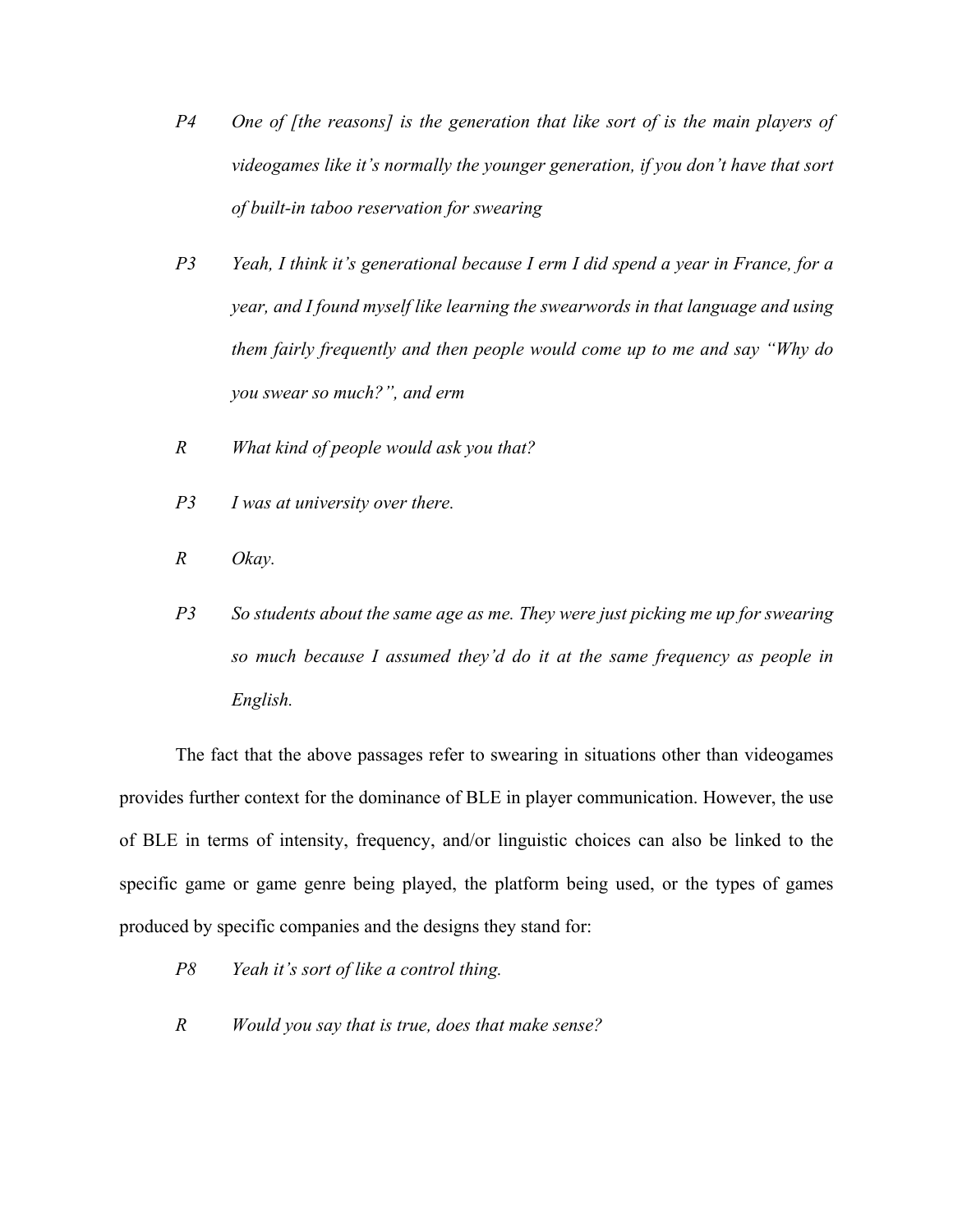- *P8 For the most part yeah, especially when it comes to like it depends like console to console as well. … So it's stuff like Sony and Microsoft, you will get a lot of people like they will play the games and they will swear a lot but if you're like Nintendo, you won't get it as much.*
- *R Uhum.*
- *P8 Like it depends on like, the different companies like how their games are and like if you've got a bright, colourful game you don't really wanna be like really like rude, do you?*
- *R Uhum.*
- *P8 But if you've got something like a war game or something, you're gonna be like, you're gonna get the emotions getting angry and stuff like because it just reflects how the games are.*

Interestingly, here P8 (who played Nintendo's *Yoshi's Woolly World* in the preceding cosit session, links the use of BLEs to a need to express control, or power, in relation to their abilities or experience with a specific technology – a console or type of game. Yet, predictably, BLE habits can also vary massively from player to player, as P5 (one of the *Halo 4* players) confirmed in his interview: "I don't usually swear at all," and in whose co-sit transcript there really was no instance of expletives to be found, and only a few instances of religious BLEs.

Finally, participants related the frequent use of BLEs to online identity management:

*P4 I think a big part of [BLE use] comes as well from the online aspect of not being there in the same room so the best way to like show your expression is sometimes like to overreact and that means like to swear you head off all the time.*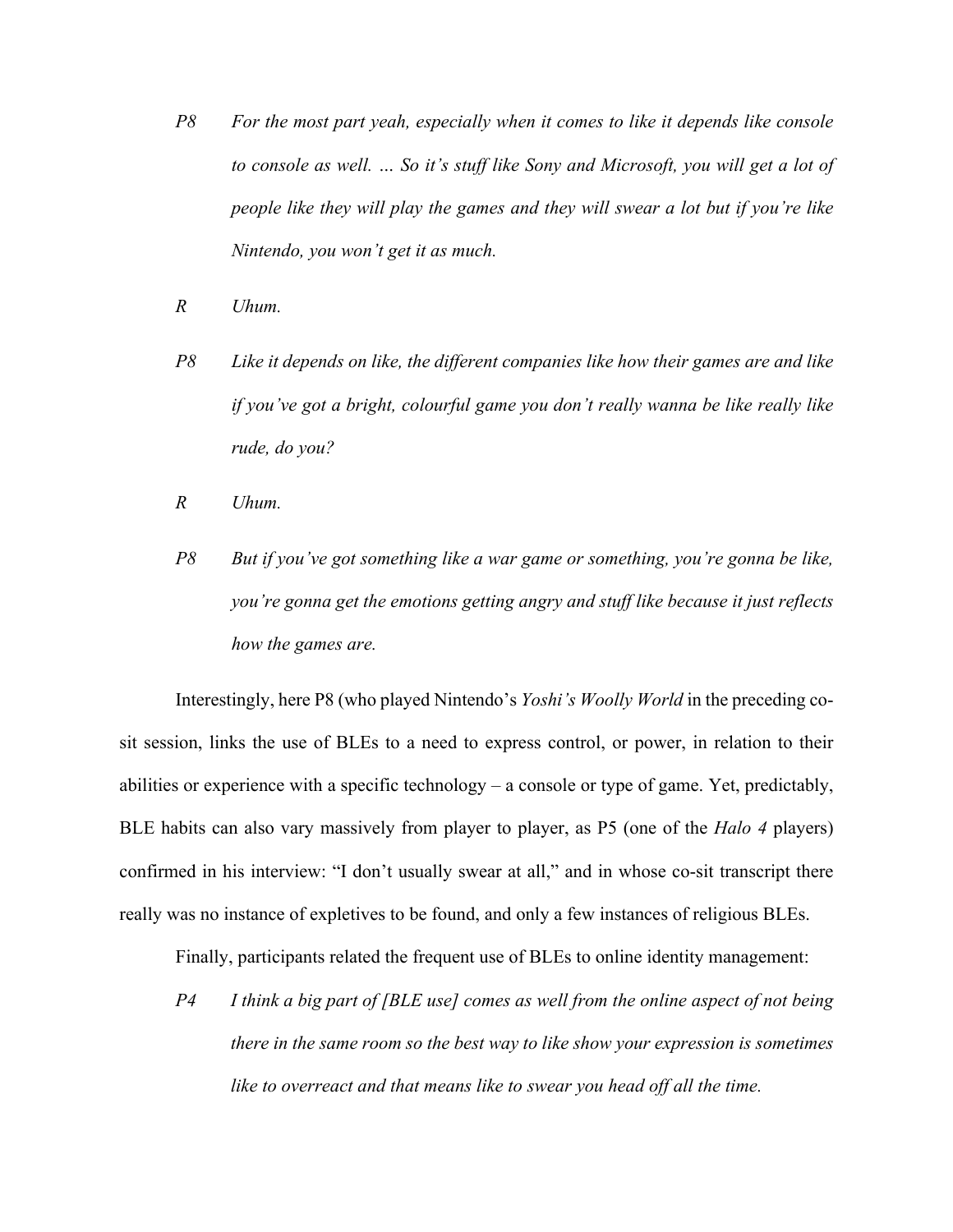Finally, the above-mentioned corpus data pointing at somewhat paradoxical polite behavior mixing with the use of BLEs were complemented by interviewees explaining that apologetic or other types of polite behavior were indeed quite common in their co-sit communication:

- *R: And what struck me … , you apologized quite a lot as well.*
- *P7: Yeah, like "sorry, I just ate you." <all laugh>*
- *P7: "Sorry to carry you around as an egg now."*
- *P8 <laughs> Just not normal phrases but in the context of the videogames it is.*
- *R Okay, and would this be quite typical, like is this usual with you more or less?*
- *P7 Yeah//*
- *P8 Yeah.*

Importantly, polite expressions are here ridiculed or parodied as they are combined with fictional lexis relating to the fantasy world of *Yoshi's Woolly World*. An important motivation for polite behavior in heated and often verbally abusive player communication is given by P1 and P2 (the *Helldivers* players):

- *P2 I think we also tend sort of er <.> I can't think of a better phrase to describe it, so like "bro-up"*
- *P1 Bro-up, yeah.*
- *R Bro-up?*
- *P2 Yeah//*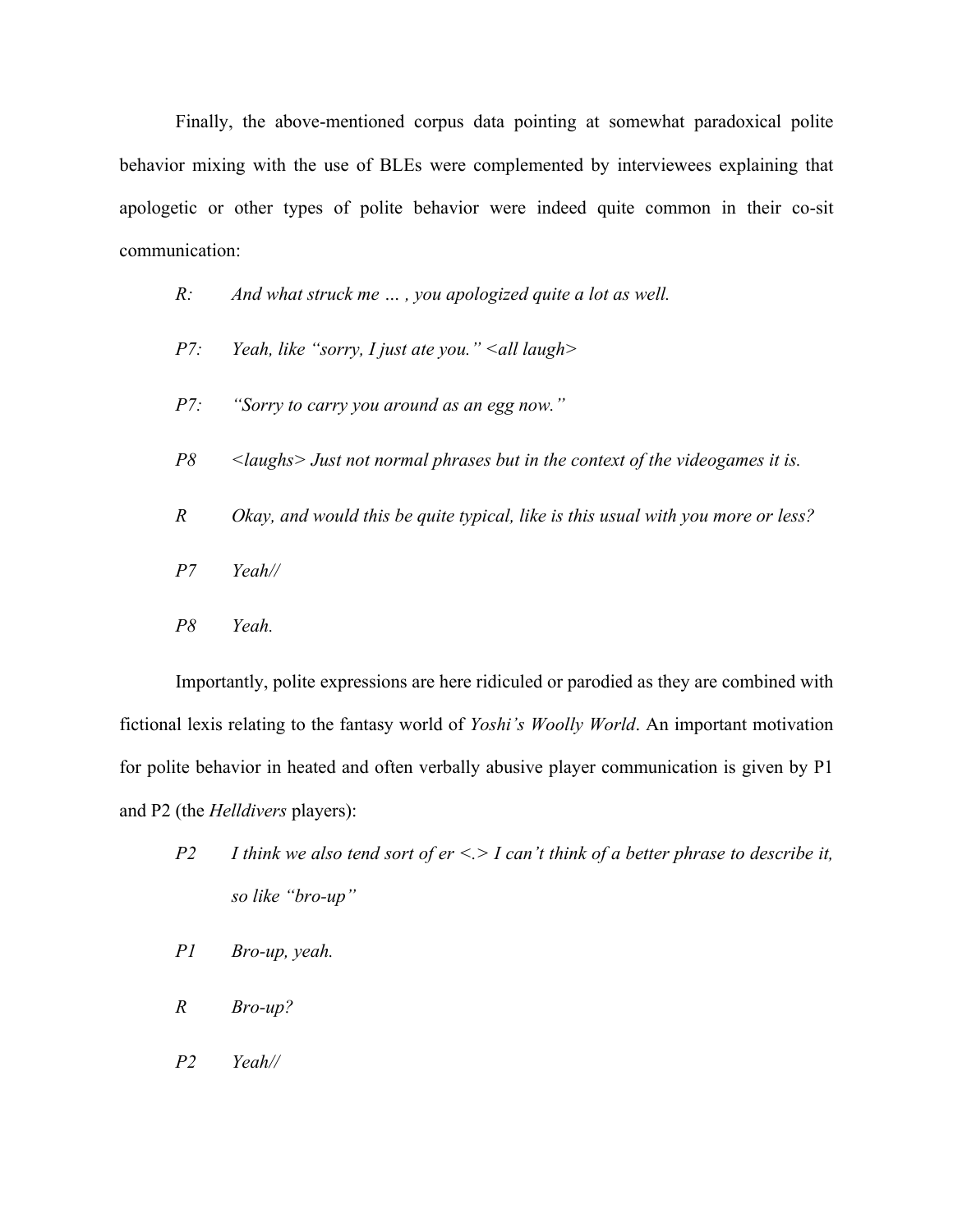*P1 Yeah.*

- *P2 Like stick together sort of thing.*
- *P1 Yeah like*
- *P2 We'll we'll scate, scathe each other but … [it] pretty much adds to the humour for us though.*
- *R Yeah I thought that was really interesting because you were using a lot of polite phrases as well. You would say like "thank you" or "you're welcome," or you would apologize or something, and then all of a sudden there was a swear word like "shit" like.*
- *P1 <laughs> That's pretty much what we do <laughs hysterically>*

*<All laugh>*

*P1 It's like oh, we're professional, er. <laughs>*

Thus, the need to "bro-up" and to create an atmosphere relaxed and amused enough for both BLEs and polite language to contribute to fun and laughter seems paramount to these and other co-sit players.

## **7. Discussion**

Our corpus analysis showed that certain types of BLEs were overused in the co-sit player interactions we studied in this project. Particularly dominant were religious BLEs and actual expletives, with phrases containing GOD, SHIT and FUCK featuring particularly high keyness values. This finding correlates with Ensslin's (2012: 94–95) finding that, generally speaking, expressive speech acts are dominant in player discourse, signaling the need to communicate a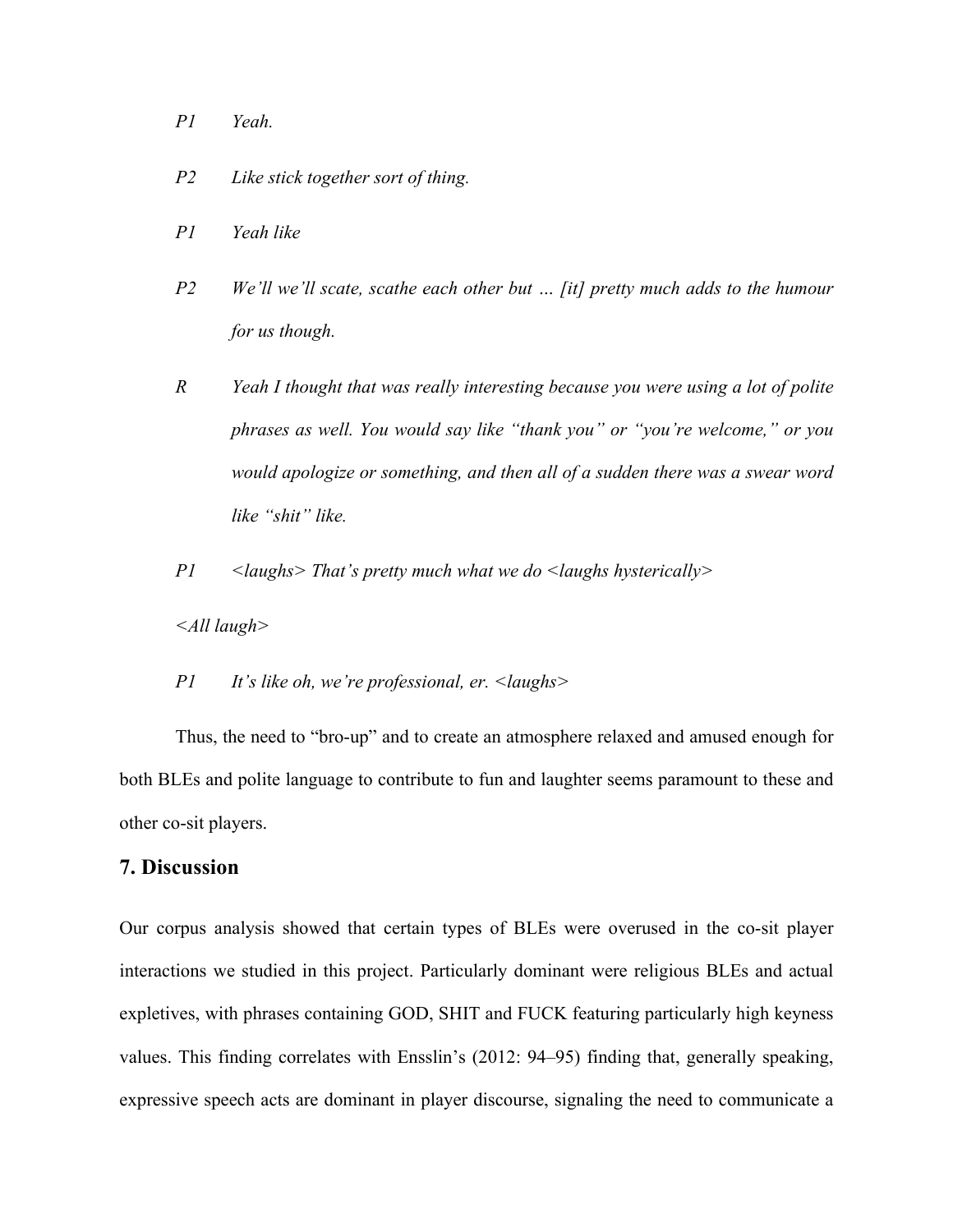variety of feelings and emotional attitudes, such as joy, pain, desire, pleasure and sorrow. When immersed in gameplay, players become emotionally involved as they need to re-prioritize their aims and objectives in order to succeed in the gameworld. Success and failure lie close together and tend to be represented in terms of extreme in-game metaphors such as, quite literally, life and death. Players' emotional responses to in-game events and circumstances therefore tend to be just as, if not more heightened than actual life events, and these emotional outbursts manifest themselves in a variety of linguistic and paralinguistic expressions,such as spill cries (spontaneous, impulsive expressions of negative surprise or anger, typically after having (been) flawed in or by a game), threat startles (controlled expressions of negative surprise or fear), revulsion sounds and laughter (Conway 2013). The boundary between spill cries and threat startles is of course a fluid one as the extent to which an affective speech act is uttered in an impulsive or controlled fashion is not only subjective to speaker and listener but also a matter of degree rather than an absolute distinction. It can be argued, however, that fully verbalized expressive speech acts like OH GOD or FOR FUCK'S SAKE may indicate a more controlled (threat-startle) response than non-verbal interjections like "WHOOA!"

The predominance of religious BLEs in our corpus may be a reflection of the fact that "religious swearing [in English] is not as powerful as it once was – linguistic functions that once were performed by words and phrases that called on God or blasphemed him are now performed mostly by words for taboo human body parts and actions" (Mohr 2013: 10). Thus, religious BLE's have lost much of their original taboo stigma and are used commonly, not only in player discourse, but everyday verbal interaction more generally. Conversely, the almost complete absence of other types of BLEs, namely animal, sexist, and intellect-based BLEs may point to either personal preferences on the part of the admittedly small population under investigation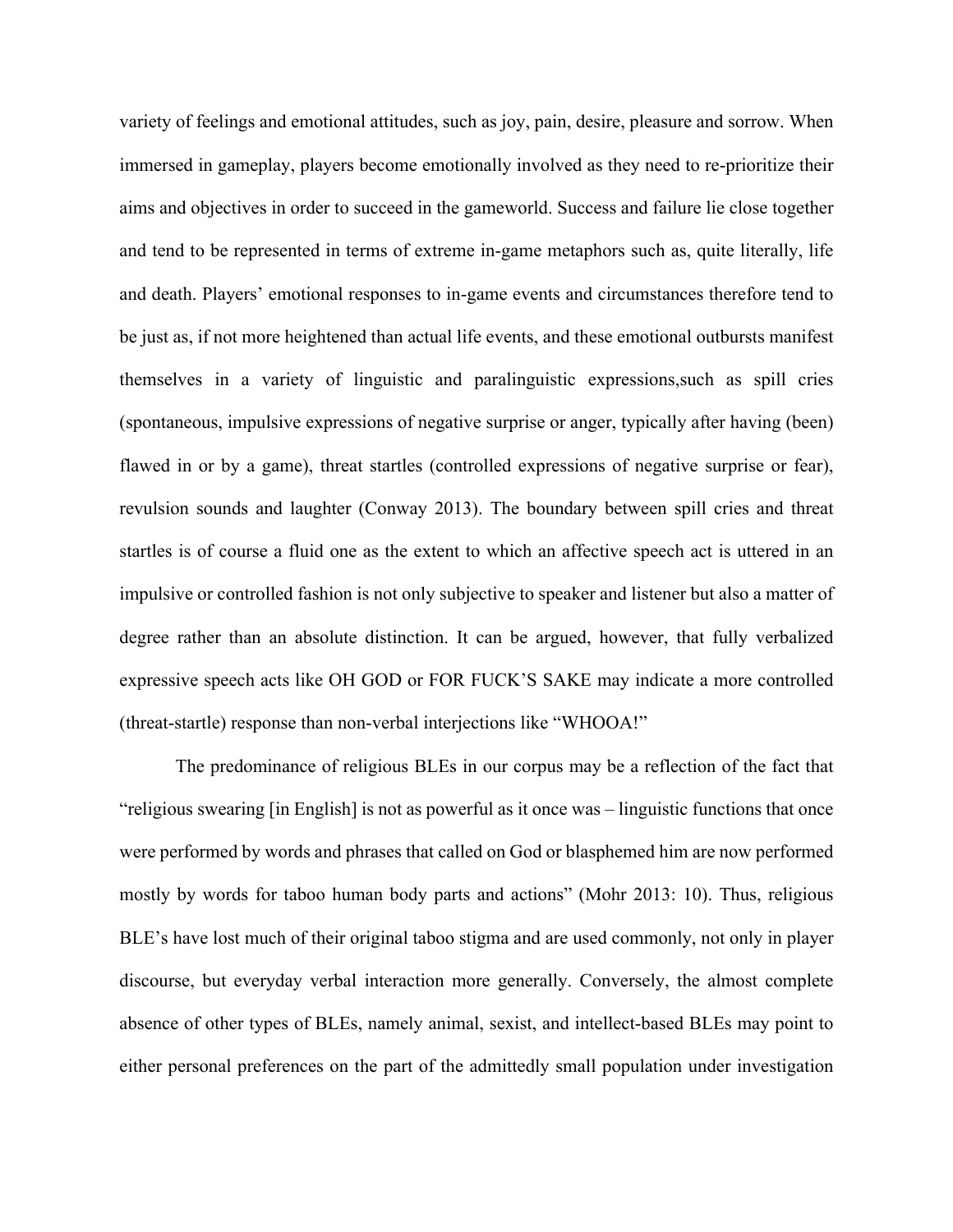here, or indeed the fact that they reflect a more general convention followed by (British) players' community of practice.

To further explain the observed patterns of BLE use in our corpus, our interview data suggested that the frequent use of expletives in player discourse is not only a reflection of the heightened and authentically felt emotions experienced by immersed players. A number of responses indicated that players' communities of practice operate according to different, more relaxed social norms than other communities surrounding our participants. Interestingly, participants did not link the community of practice motivation with a need to revolt against the discourse of power (McEnery 2006) but rather with the social safety offered by the magic circle (Huizinga 1950), which endorses the suspension of everyday social rules within its own psychological and ludonarrative confines. They indicated that the relaxed attitude towards profanity may further be related to generational shifts in assumptions about appropriate and inappropriate verbal behavior, which again reflects a general trend among young people to use BLEs including expletives frequently and habitually as part of their peer group's accepted if not mandatory code of communication, and specifically codes dictated and/or perpetuated by computer-mediated communication (Kiesler et al. 1984; Baron 2003).

Generally speaking, the range of motivations offered by our participants points at a complex and relativistic motivational framework for BLE use in gameplay. They mentioned the importance of metacommunicative play (Bateson 1972), which renders players' awareness of the fictional nature of their ludic interactions and indexes the importance of expressing the simulative nature of play through ludic behavior that marks itself as self-consciously ludic. The anonymity yielded by online culture was another contextualizing facture mentioned by participants, which adds an interesting virtual component to the physicality of co-situated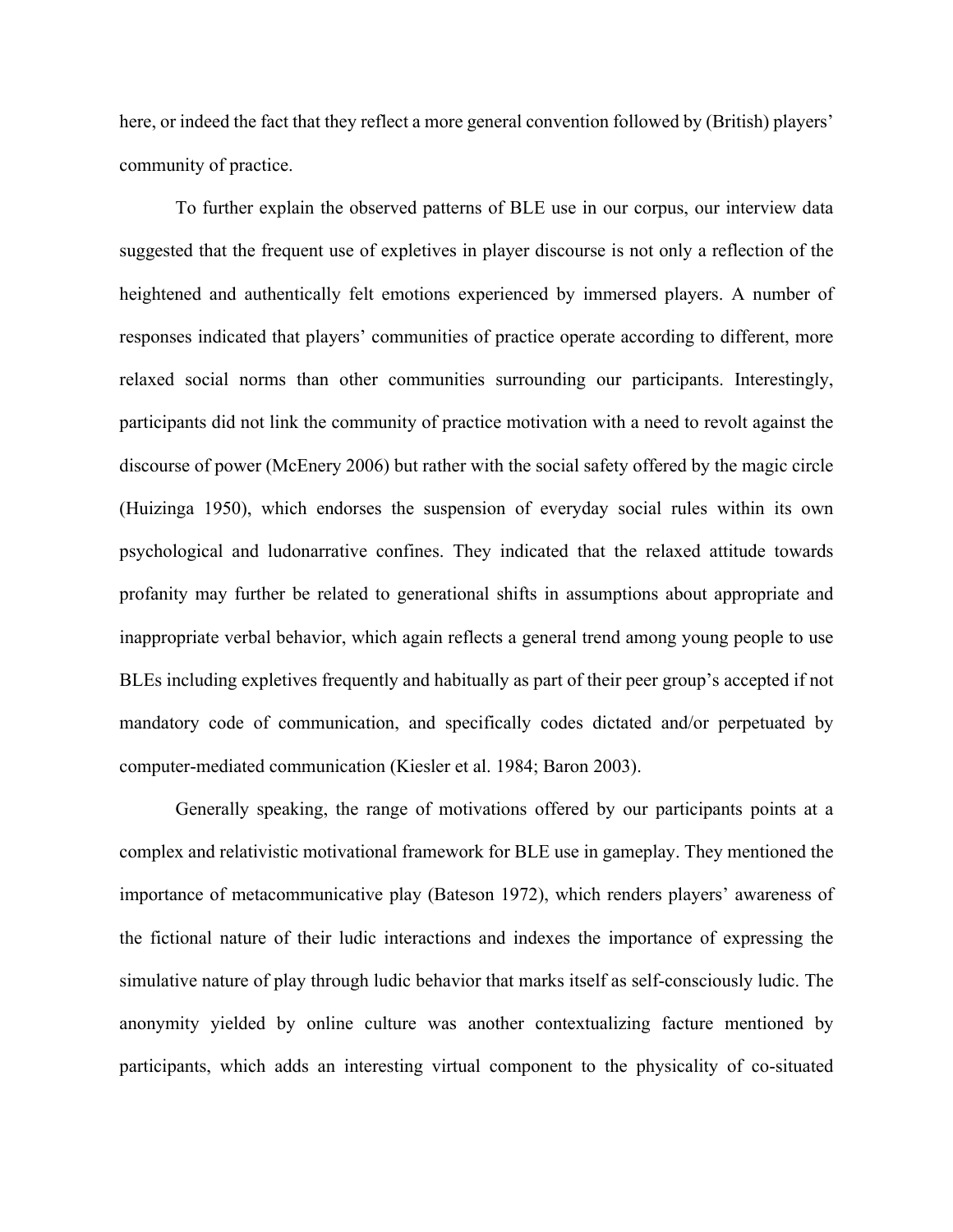gaming. Players seem to retain an awareness of the hypermediated landscape in which their specific co-sit experiences are embedded, thus leading to attitudes and assumptions that cross over from online to physically co-experienced communication – bearing in mind the increasingly fluid boundaries between the former and the latter. Finally, participants demonstrated a keen awareness of the platform-, genre-, game- and brand-specificity that their communicative behavior is contingent upon, as well as the ways in which they adjust their verbal choices to individual co-players.

Our data further indicates that co-sit discourse is altrocentrically oriented and emerges in continuous mutual responses to what the other player has done or said vis-à-vis on-screen action, rather than being directed at the player's egocentric performance in let's play discourse, for example (see Ensslin 2016). We found that co-sit players in our study combined forms of verbal abuse and aggression with distinct and frequent forms of politeness (especially P1/2 and P7/8). There was a lot of polite discourse involving reciprocal thanking, apologizing, and reassuranceseeking between players, an mechanism described by one player pair as "bro-up" procedure. Importantly, this bro-up mechanism was perceived to increase the humorous side of co-sit gameplay, which in turn underscores the multi-layered nature and social significance of the Discourse of Fun in gameplay.

What is striking about co-sit interaction is the extreme affective polarity of players' expressed emotional states and the frequent and immediate shifts between extreme forms of affective discourse to rational composure. Thus, it can be argued that the discourse of co-sits follows important social norms related to detached engagement, or dictates of the Discourse of Cool. It also became clear, however, that in each pairing there was a hierarchy established by the cultural capital (Bourdieu 1985) of the stronger or more experienced gamer. This hierarchical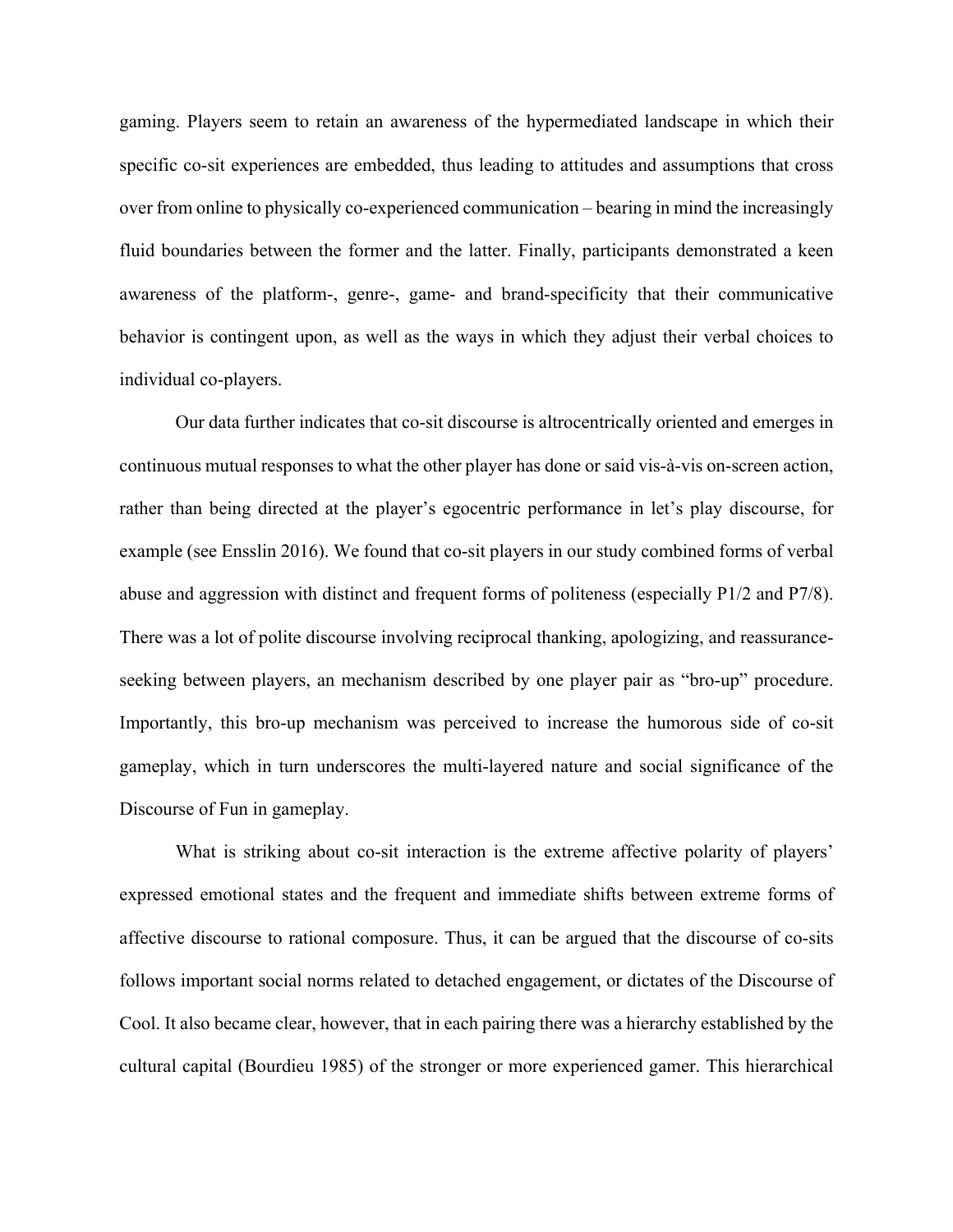relationship manifested itself in mechanisms of asking for and giving advice, but also in patterns of ridicule and directive speech acts.

#### **8. Conclusions**

This chapter offered an examination of co-sit player communication and focused in particular on patterns of BLE use and on what might be perceived as its paradoxical counterpart: politeness in otherwise heated and seemingly emotionally uncontrolled player communication. We found that this apparent paradox is subverted by the important context-specific ways in which the use of BLE can be seen as part of a community-of-practice-intrinsic code which contributes to perceived levels of fun and social bonding as it is often used humorously and with the aim to increase psychological connectedness between players. In our dataset, there was a general pattern that religious and expletive terms by far outweighed other types of bad language, and that specific BLEs are key in the sense of being overused compared to common everyday oral interaction. Our corpus findings were relativized and contextualized through data garnered from participant interviews, which yielded a complex, multi-layered and relativist picture of the motivations behind BLE use and specifically swearing in (British English) co-sit discourse.

Clearly, the limited scope of this study cannot yield any statistically significant or generalizable results. Nor can the results gained from a spoken corpus that is just over 10,000 tokens in size tell a conclusive story beyond the data set investigated at the time, and in its sitespecific context. It may further be conceded that participant behavior and responses will likely have been affected by the Hawthorne effect, as the researchers were present during the videorecorded co-sit sessions in order to be able to refer to specific verbal behavior in the directly ensuing interviews. Nonetheless, the findings strongly corroborate anecdotal evidence of player behavior experienced frequently by both authors of this paper.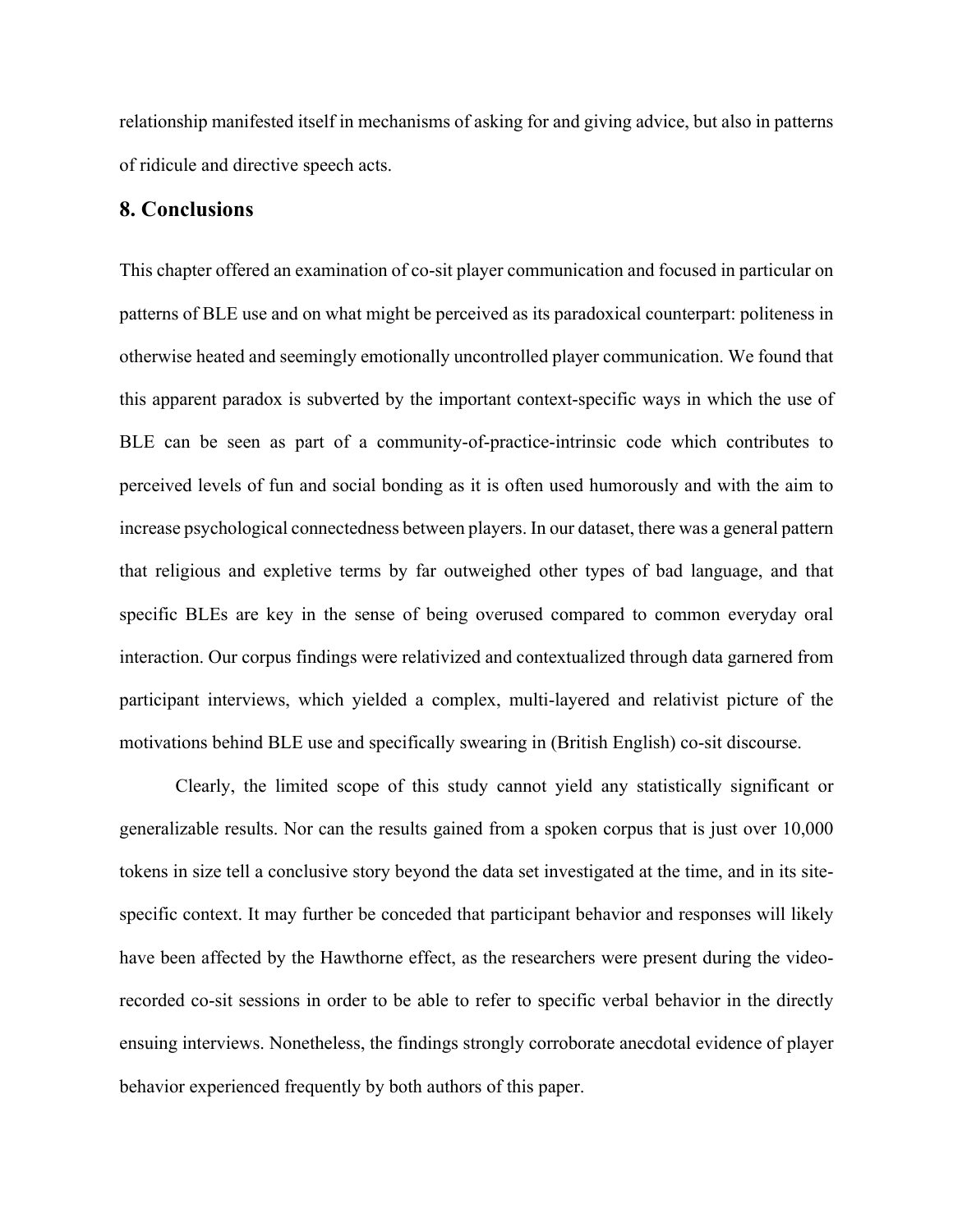By ways of a final thought, the immediate communicative and spontaneously emergent nature of co-sits begs the question of whether co-sit discourse is indeed paratextual or whether it should rather be regarded as part of the actual text, or orthogame, itself (Carter et al. 2012). After all, game narrative does not emerge until players perform in-game interactions, and the conversations between co-sit players are at least partly a manifestation of the first-person enactment of their embodied roles as avatars. Players often speak in-character, and their fictional dialogues alternates with metaludic dialogic commentary and response cries. This embodied enactment performs an important act of dual situatedness, thus corroborating social bonding and legitimizing verbal and other forms of abuse. Future research is clearly needed that will refine our understanding not only of male-identified "bro-up" sociality in co-sit gameplay, but, importantly, that will cast a far more gender-inclusive picture of quasi-paradoxical cooperative ludic behavior.

## References

- 1. Industries (2012), *Halo 4*, Redmond, WA: Microsoft Studios.
- 2. Arrowhead Game Studios (2015), *Helldivers*, San Mateo (CA): Sony Interactive Entertainment.
- 3. Aylett, R. (1999), 'Narrative in virtual environments: towards emergent narrative', in *Proceedings of AAAI Symposium on Narrative Intelligence*, pp. 83-86.
- 4. Baron, Naomi S. (2003), 'Language of the internet', in A. Farghali (ed), *The Stanford Handbook For Language Engineers*, 1–63. Stanford, CA: CSLI Publications.
- 5. Bateson, G. (1955), A theory of play and fantasy, *Psychiatric Research Reports*, II: 177-178.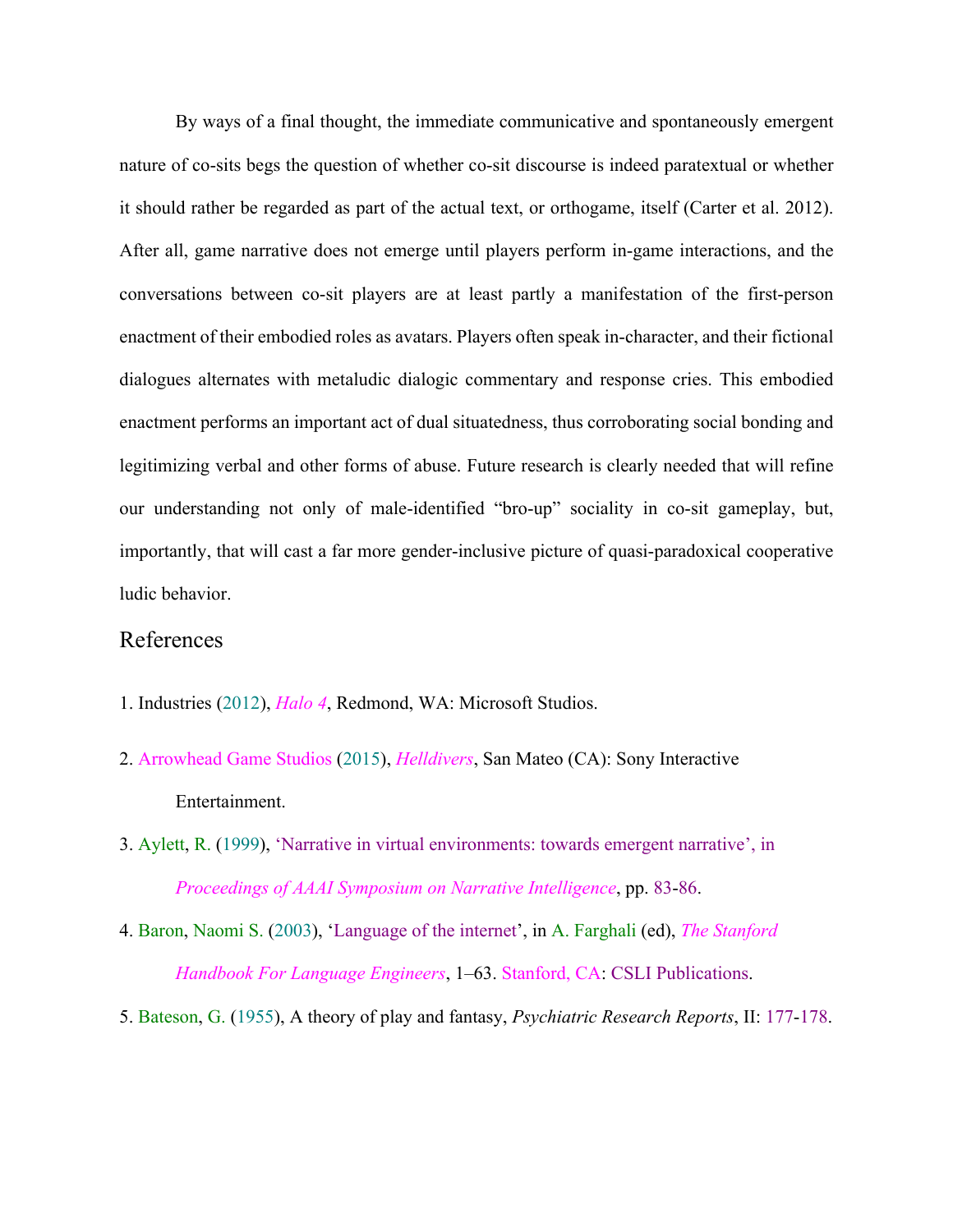- 6. Blackshaw, T. and J. Long (2005), 'What's the big idea? A critical exploration of the concept of social capital and its incorporation into leisure policy discourse', *Leisure Studies*, 24: 239–58.
- 7. Bousfield, D. (2008), *Impoliteness in Interaction*, Amsterdam: John Benjamins.
- 8. Capcom (2012), *Streetfighter X Tekken*, Osaka: Capcom.
- 9. Carter, M., M. Gibbs and M. Harrop (2012), 'Metagames, paragames and orthogames: A new vocabulary', *Proceedings of the International Conference on the foundations of Digital Games*. ay 29-June 1, Raleigh, NC, USA, ACM.
- 10. Consalvo, M. (2009), *Cheating: Gaining Advantage in Videogames*, Cambridge, MA: MIT Press.
- 11. Conway, S. (2013), 'Argh! An exploration of the response cries of digital game players'. *Journal of Gaming and Virtual Worlds*, 5 (2): 131–146.
- 12. Dippel, A. and S. Fizek (2016), 'Ludification of work or Labourisation of play? On workplay interferences', in *Proceedings of the 1st Joint Conference of DiGRA and FDG*, https://library.med.utah.edu/e-channel/wp-content/uploads/2017/02/paper\_1681.pdf.
- 13. Ensslin, A. (2012), *The Language of Gaming*, Basingstoke: Palgrave Macmillan.
- 14. Ensslin, A. (2016), 'The language of gaming: Affective discourse patterns in two videogame paratext genres'. Keynote, LEXESP 2016: Videogames and Language, May 5-6, 2016, University of Alicante.
- 15. Genette, G. (1991), 'Introduction to the paratext', *New Literary History*, 22: 261-272.
- 16. Goffman, E. (1981), *Forms of Talk*, Oxford: Blackwell.
- 17. Good-Feel (2015), *Yoshi's Woolly World*, Kyoto: Nintendo.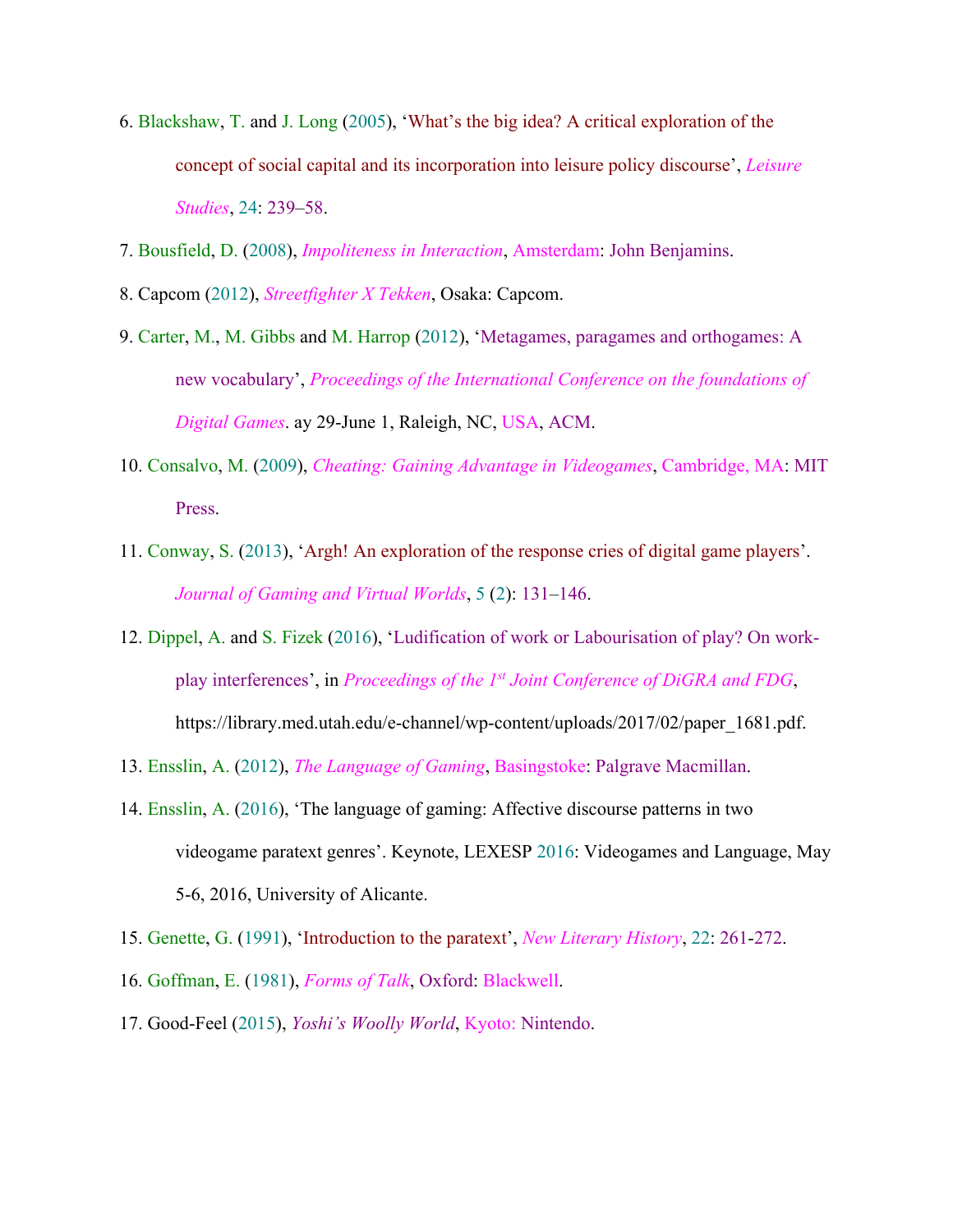- 18. Gray, J. (2010), *Show Sold Separately: Promos, Spoilers, and Other Media Paratexts*, New York: New York University Press.
- 19. Grimes, S. M. and A. Feenberg (2009), 'Rationalizing play: A critical theory of digital gaming', *The Information Society*, 25: 105-118.
- 20. Huizinga, J. (1950), *Homo ludens*, Boston, MA: Beacon Press.
- 22. Jenkins, H. (2004), 'Game design as narrative architecture', in N. Wardrip-Fruin and P. Harrigan (eds), *First person: new Media As Story, Performance, And Game*, 118-130. Cambridge, MA: MIT Press.
- 21. Kiesler, S., J. Siegel and T. W. McGuire (1984), 'Social psychological aspects of computer-mediated communication', *American Psychologist*, 39: 1123–1134.
- 23. Lave, J. and E. Wenger (1991), *Situated Learning: Legitimate Peripheral Participation*, Cambridge: Cambridge University Press.
- 24. McEnery, T. (2006), *Swearing in English: Bad Language, Purity and Power from 1586 to the Present*, London: Routledge.
- 25. McEnery, T., R. Xiao and Y. Tono (2006), *Corpus-Based Language Studies: An Advanced Resource Book*, London: Routledge.
- 26. Mitchell, R.W., 1991, 'Bateson's concept of 'metacommunication' in play', *New ideas in Psychology*, 9: 73–87.
- 27. Mohr, M. (2013), *Holy Sh\*t: A Brief History of Swearing*, Oxford: Oxford University Press.
- 28. Mukherjee, S. (2015), *Video Games and Storytelling: Reading Games and Playing Books*, Basingstoke: Palgrave Macmillan.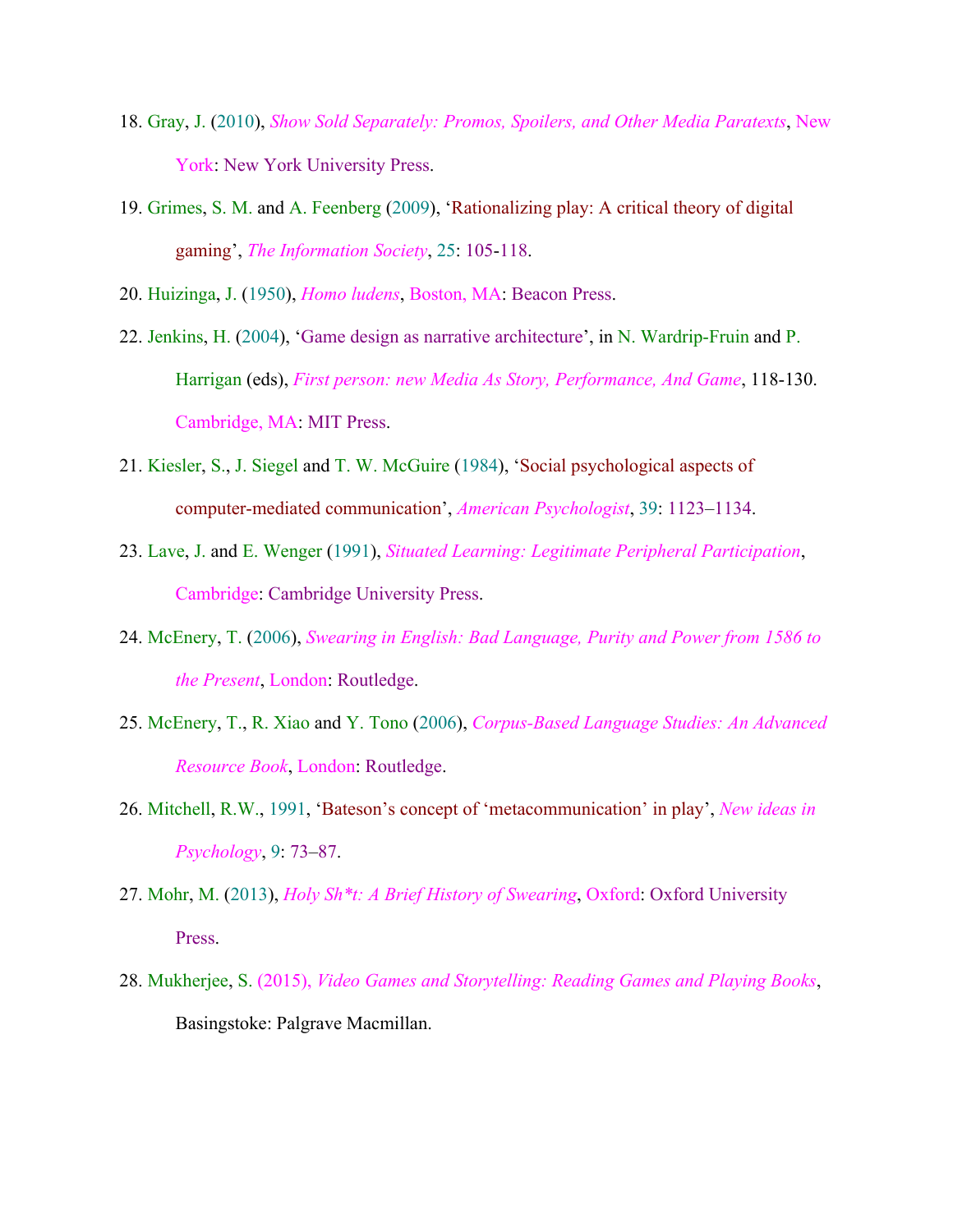- 29. Nicholson, M. and Hoye, R. (2008), *Sport and Social Capital*, Burlington, MA: Butterworth-Heinemann.
- 30. Ryan, M.L. (2004), *Narrative Across Media*, Lincoln, NE: University of Nebraska Press.
- 31. Stalnaker, R. (1974), 'Pragmatic presuppositions', in Munitz, M. and P. Unger (eds), *Semantics and Philosophy*, 197–214, New York: New York University Press.
- 32. Suits, B. (2005), *The Grasshopper: Games, Life and Utopia*, Peterborough, ONT: Broadview Press.

#### **Figure 6.1. Relative distribution of BLEs across corpus**

**Table 6.1** Normalized frequencies of BLE categories with types occurring in corpus

| Category of BLE | <b>Types</b>                                         | Frequency (normalized) Percentage     |     |
|-----------------|------------------------------------------------------|---------------------------------------|-----|
|                 |                                                      | relative to entire corpus of all BLEs |     |
|                 | rel (religious terms of GOD, JESUS (CHRIST), 0.00651 |                                       | 49% |
| abuse)          | JEEZ, DARN, (BLOODY)                                 |                                       |     |
|                 | HELL, GODDAMMIT,                                     |                                       |     |
|                 | <b>HOLY LORD</b>                                     |                                       |     |
| swear           | (expletive), CRAP, CRAPPY, FUCK 0.00612              |                                       | 46% |
|                 | including euphemisms (OFF), FUCKIN(G),               |                                       |     |
|                 | FECKING, ASS, SUGAR,                                 |                                       |     |
|                 | BLOODY (HELL), SHIT,                                 |                                       |     |
|                 | SHITE, BOLLOCKS, BUM                                 |                                       |     |
|                 | an (animal terms of (SON OF A) BITCH                 | 0.00029                               | 2%  |
| abuse)          |                                                      |                                       |     |